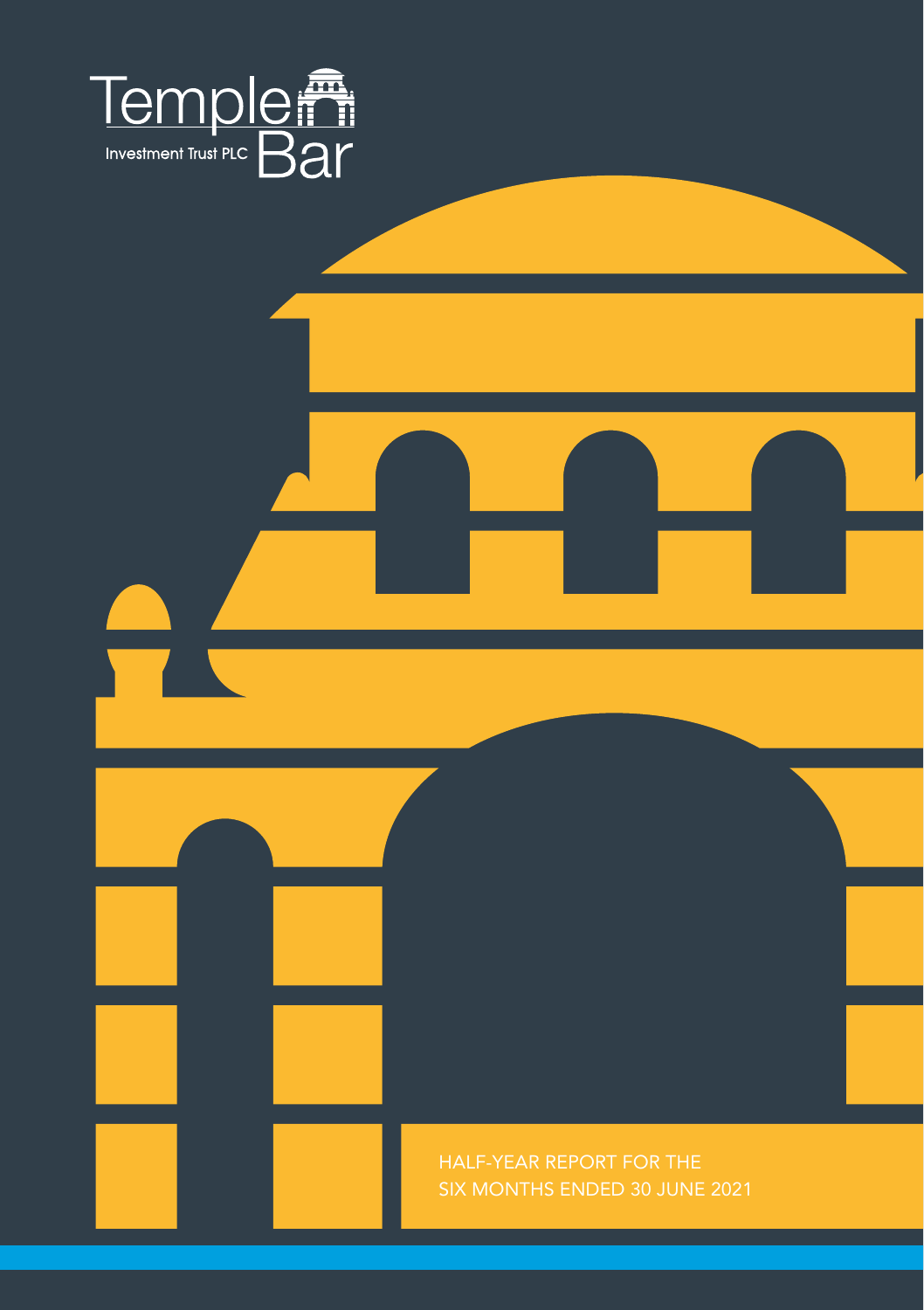

Temple Bar Investment Trust PLC's ("Temple Bar" or the "Company") investment objective is to provide growth in income and capital to achieve a long-term total return greater than the benchmark FTSE All-Share Index, through investment primarily in UK listed securities. The Company's investment policy is to invest in a broad spread of securities with typically the majority of the portfolio selected from the constituents of the FTSE 350 Index.

#### Benchmark

Performance is measured against the FTSE All-Share Index.

Total assets less current liabilities £864,086,000

Total equity £789,434,000

Market capitalisation £714,201,000

### Capital structure

4.05% Private Placement Loan 2028 £50,000,000 2.99% Private Placement Loan 2047 £25,000,000 Voting structure Ordinary shares

Ongoing charges<sup>1,2</sup> 0.42%

Adjusted ongoing charges $1,2$ 0.49%

ISA status The Company's shares qualify to be held in an ISA.

Ordinary shares 66,872,765 shares

1 Alternative Performance Measures – See glossary of terms on pages 16 and 17 for definition and more information.

 $2$  Defined as the total of the investment management fee and administrative expenses divided by the average cum income net asset value throughout the period.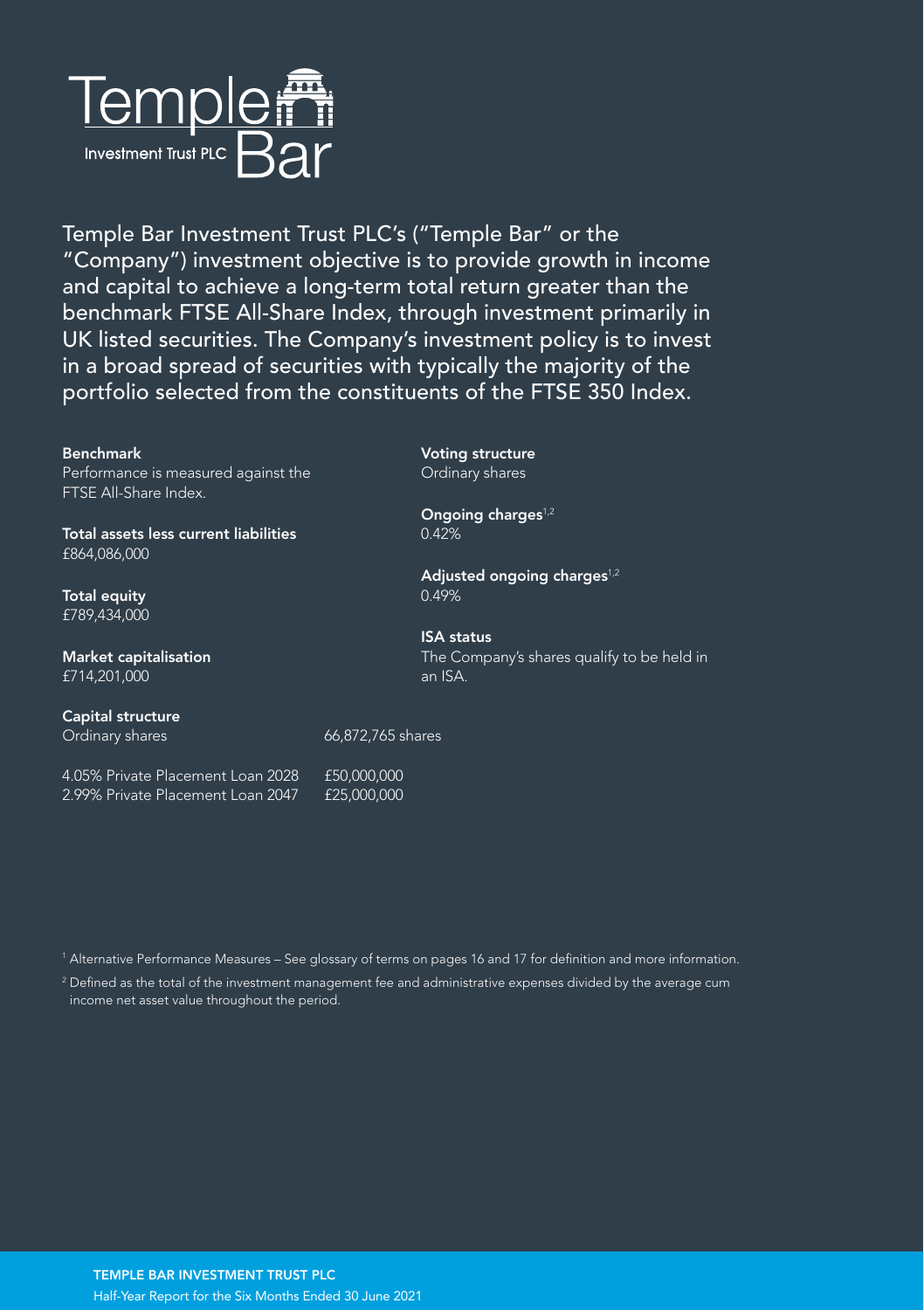# SUMMARY OF RESULTS

|                                                                     | 6 months to<br>30 June<br>2021<br>£'000 | 6 months to<br>30 June<br>2020<br>£'000 | Year to<br>31 December<br>2020<br>f'000 | $\%$<br>change<br>since<br>year end |
|---------------------------------------------------------------------|-----------------------------------------|-----------------------------------------|-----------------------------------------|-------------------------------------|
| Net assets                                                          | 789,434                                 | 585,999                                 | 675,336                                 | 16.9                                |
| Ordinary shares                                                     |                                         |                                         |                                         |                                     |
| Net asset value per share with<br>debt at book value                | 1,180.50p                               | 876.29p                                 | 1,009.88p                               | 16.9                                |
| Net asset value per share with debt<br>at market value <sup>1</sup> | 1,170.28p                               | 857.90p                                 | 995.75p                                 | 17.5                                |
| Market price per share                                              | 1,068.00p                               | 769.00p                                 | 955.00 <sub>p</sub>                     | 11.8                                |
| (Discount)/premium with debt at market value <sup>1</sup>           | (8.7%)                                  | $(10.4\%)$                              | $(4.1\%)$                               |                                     |
| Revenue return                                                      |                                         |                                         |                                         |                                     |
| Revenue return per ordinary share <sup>1</sup>                      | 13.54 <sub>p</sub>                      | 9.25p                                   | 12.55p                                  |                                     |
| Dividends per ordinary share <sup>1</sup>                           | 19.50 <sub>p</sub>                      | 22.00 <sub>p</sub>                      | 38.50 <sub>p</sub>                      |                                     |
| Capital return                                                      |                                         |                                         |                                         |                                     |
| Capital return attributable to ordinary<br>shareholders             | 117,078                                 | (385, 658)                              | (285, 650)                              |                                     |
| Capital return attributable per ordinary share                      | 175.08 <sub>p</sub>                     | (576.70p)                               | (427.15p)                               |                                     |

#### Total returns including dividends paid for the half year ended 30 June 2021

|                               | %    |
|-------------------------------|------|
| On net assets <sup>1,2</sup>  | 19.3 |
| On share price <sup>1,2</sup> | 13.6 |
| FTSE All-Share Index          | 11 1 |

1 Alternative Performance Measures – See glossary of terms on pages 16 and 17 for definition and more information. 2 Source: Morningstar.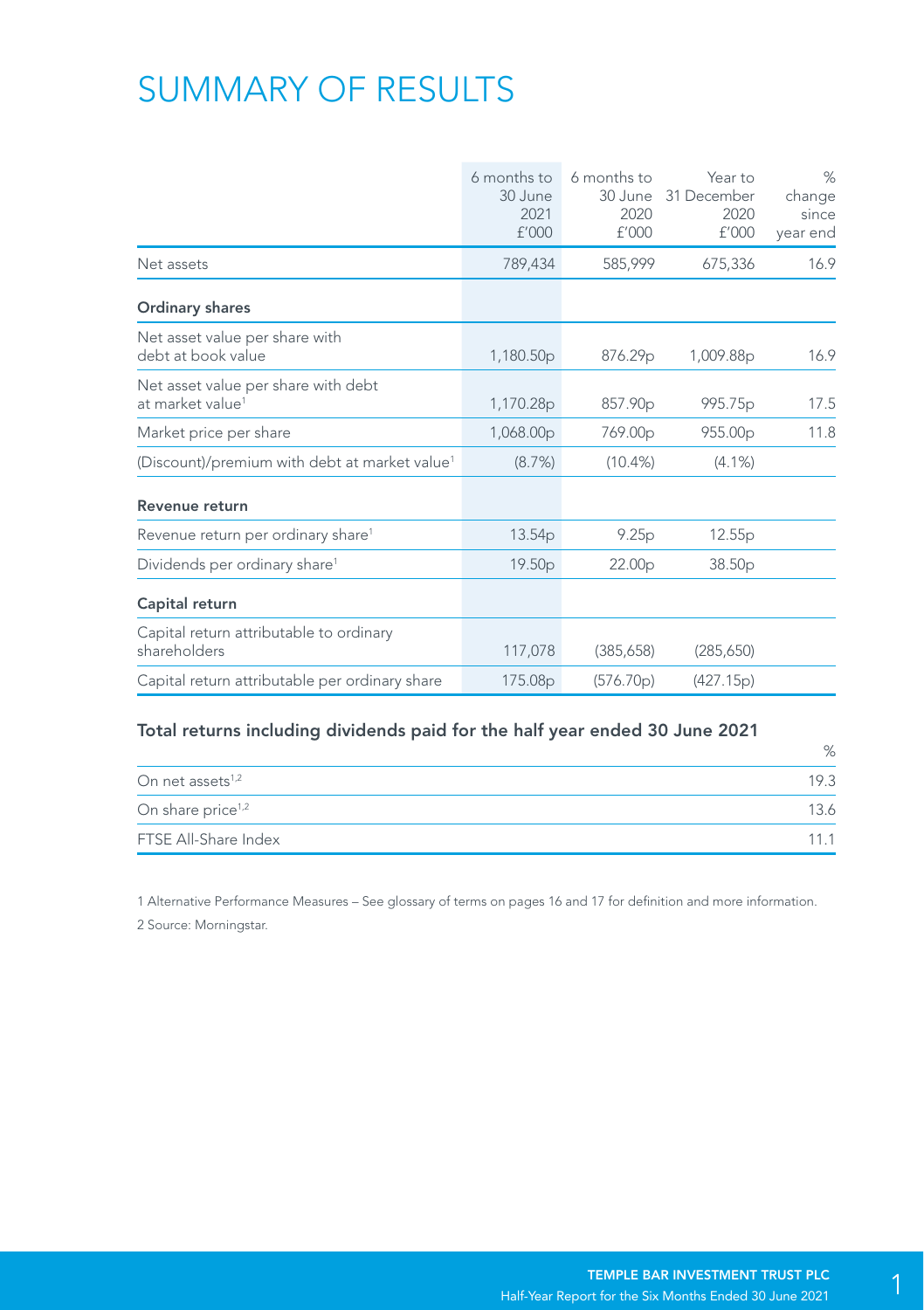## CHAIRMAN'S STATEMENT

#### Performance

The period under review stands in sharp contrast to the corresponding period in 2020. The first half of 2021 saw your Company perform extremely well as mispriced Value stocks generally did significantly better than the rest of the UK market. This situation is reflected in Temple Bar's Net Asset Value ("NAV") performance. For the six months to 30 June 2021, the NAV returned 19.3% versus a return of 11.1% for the benchmark, FTSE All-Share Index (the "Benchmark"). More details on the underlying factors in this outperformance can be found in the Investment Manager's Report.

#### **Discount**

During the period, the share price discount to NAV varied from zero to over 8%. Recently it has been towards the top of this range as some market participants tend to the view that the Value rally has run its course. This view would be vehemently disputed by your Portfolio Managers who explain their arguments in their report.

Your Board and Investment Manager have instituted a number of measures aimed at attracting more buying interest in the Company's shares. Major marketing programmes have been carried out, which include an increased use of relevant social media channels; a targeted PR campaign has been undertaken; a Quarterly Newsletter has been initiated and we are currently working on a radical upgrade to the website. In addition, your Company's environmental, social and governance ("ESG") policies are now available on the Association of Investment Companies ("AIC") website. All these initiatives will be continued in the second half of the year.

#### Dividend

Your Board has declared two interim dividends of 9.75p each. The Company has also committed to paying a total dividend of *at least* 39p for the full year. We are well on track to meet this commitment.

#### **Outlook**

Clearly, in the current circumstances it is difficult to predict the movement of markets, but your Board and your Investment Manager believe there is every reason to be cautiously optimistic about the second half of your Company's financial year.

#### Arthur Copple

Chairman

19 August 2021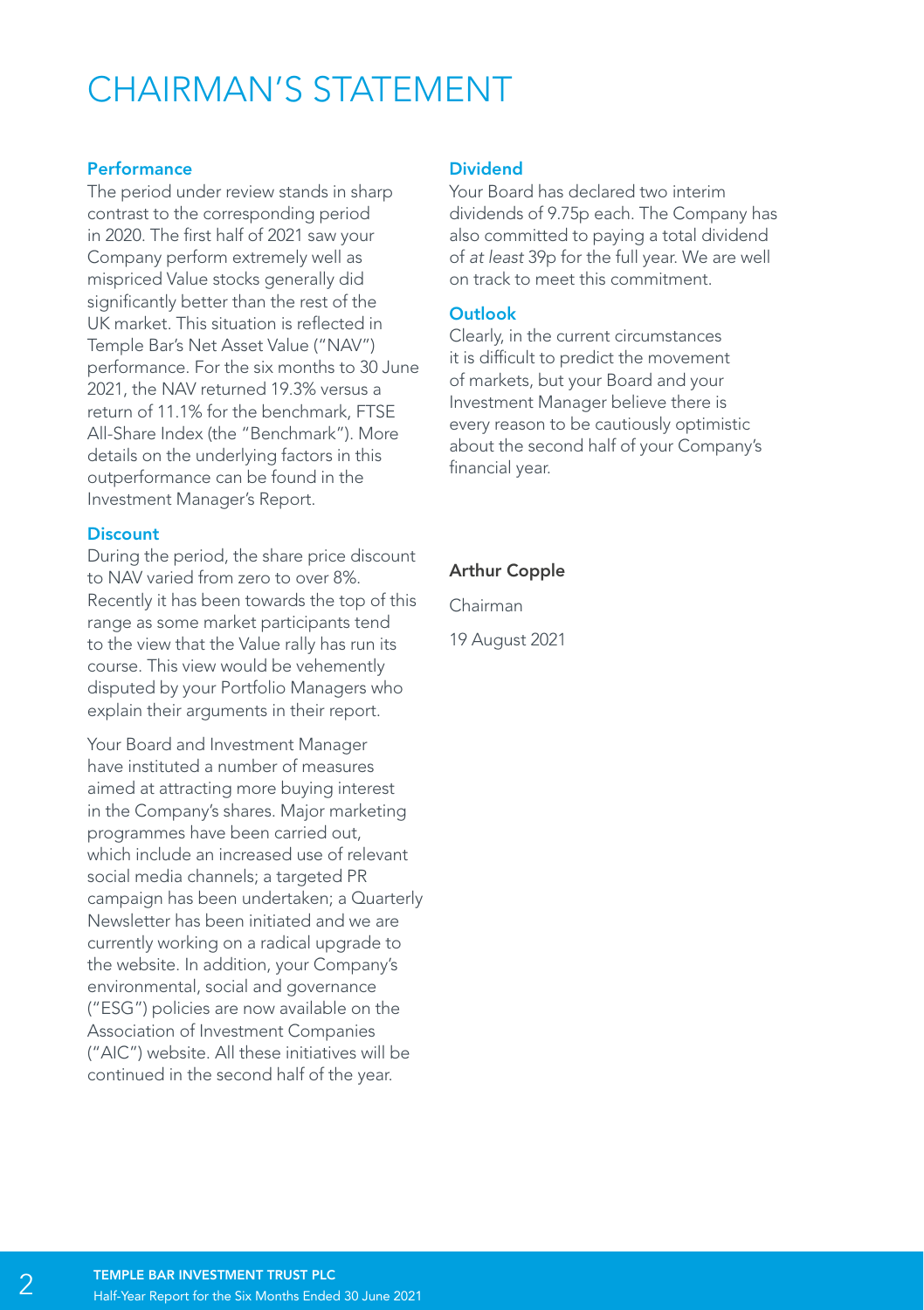## INVESTMENT MANAGER'S REPORT

In the first six months of the year, stock markets continued the rally that started last November on the back of positive vaccine news and have now recovered a large part of the ground that was lost in the early part of 2020. The rapid and successful roll out of vaccine programmes has convinced the markets that the most damaging effects of Coronavirus are behind us and that as economies open up, some sort of normality can now resume.

The brightening economic outlook has led to further upgrades to growth forecasts and expectations of a strong earnings rebound in those sectors of the market that were most impacted by the recession. At the end of May 2021, the UK economy was estimated to be 3%\* below its pre-pandemic peak and it has therefore recovered a large portion of the ground that was lost in 2020.

For the greater part of the six month period, it was the more economically sensitive areas of the market that led the market higher, although towards the end of the period there was some nervousness that economic growth rates were peaking but that interest rates might have to rise somewhat earlier than expected nevertheless. As 'Value' stocks are highly represented in the more cyclical sectors, they outperformed during the six-month period.

The Company performed well in the six months, significantly outpacing the rise in the UK market. On the positive tack, there were notably strong share price performances from Royal Mail Group, Aviva, NatWest Group and BP. Royal Mail Group has continued to benefit from a lockdown induced surge in parcel volumes and whilst an element of this growth is likely to prove temporary, we believe that there continues to be significant unrealised potential in the business. This is borne out by the fact that if the management are successful in achieving their medium-term targets, there is potential for profits to grow meaningfully from today's levels. At Aviva, change continues apace and, despite the new chief executive officer having been in situ for just over a year, the company's disposal programme is now complete. This has allowed for a significant strengthening of the company's finances and paves the way for a large capital return to shareholders in the next twelve months. NatWest Group has benefitted from the continued strength in the UK housing market and improved mortgage lending spreads. The bank made large loan loss provisions at the start of the pandemic based on a conservative view of the economic outlook and as that outlook has brightened somewhat, has been able to write back a portion of those provisions, bolstering profitability. BP performed well on the back of continued strength in the oil price, which is now back to pre-pandemic levels. On the negative tack, the share price of Capita has continued to struggle despite the fact that the company has made further progress in its disposal programme and after six months, is on track to grow its revenues in 2021 for the first time in a number of years. The disposal programme is necessary to right size the company's balance sheet, but it does reduce its profit potential. Our view is that the stock is very undervalued, although we recognise that the shares are unlikely to do well until there is more tangible evidence that the turnaround is succeeding. Standard Chartered also failed to participate in the wider market rally as a result of increased political tension in Hong Kong, one of the company's key markets.

Despite the success of the UK's vaccine programme and the conclusion of the Brexit negotiations, UK stocks continue to be valued at a marked discount to world equities. This is at a time when interest rates are low and private equity has significant resources that it needs to put to work. Perhaps we shouldn't be surprised therefore that bid activity in the UK market has picked up very significantly in recent months. In

\* source: ONS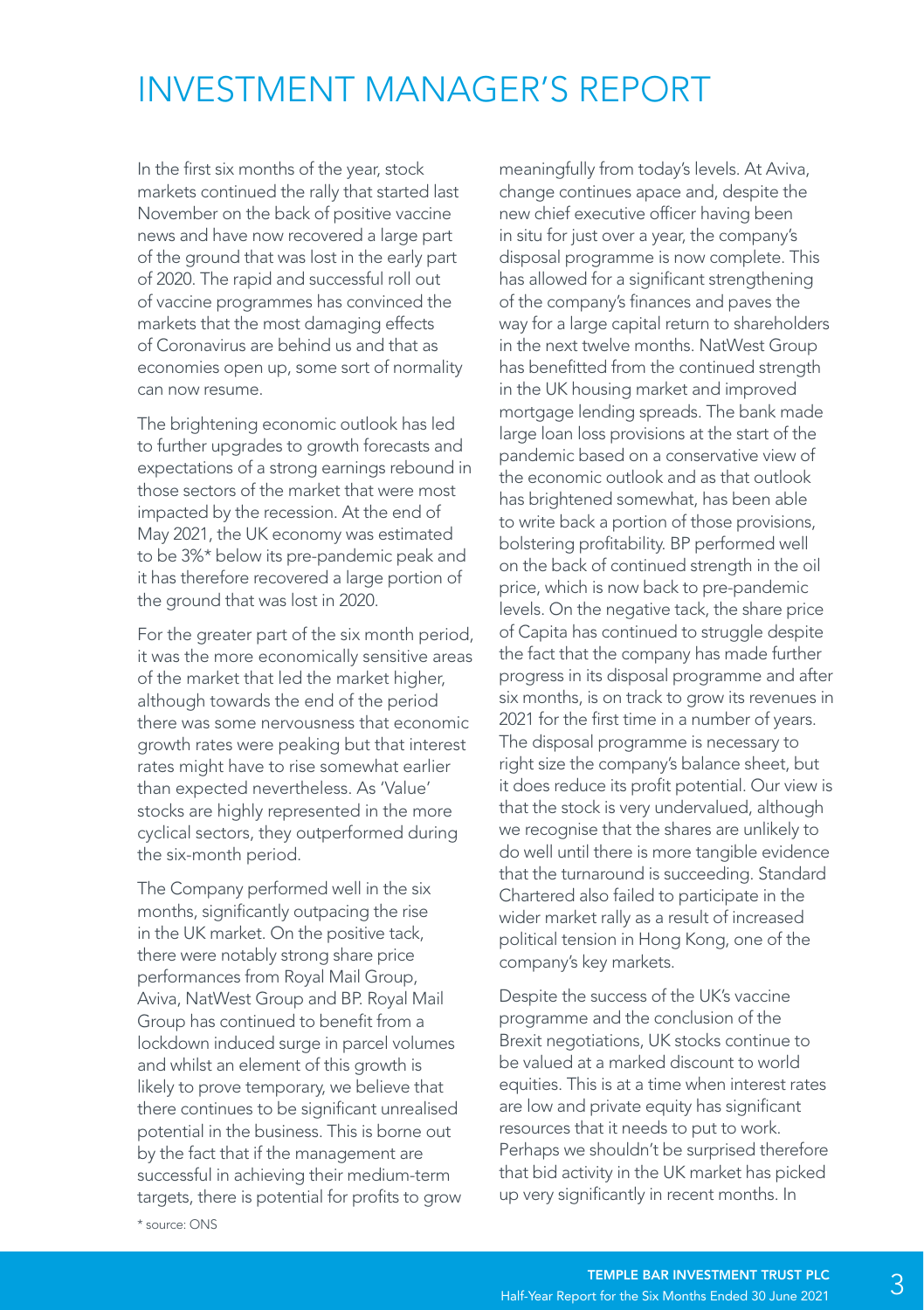### INVESTMENT MANAGER'S REPORT **CONTINUED**

the first half of this year, Tryg completed the purchase of Royal & Sun Alliance, Morrisons became the subject of a bidding war and a strategic investor built a 12% stake in BT. Each of these moves was beneficial for the Company and we are likely to see more bid activity in the coming months.

During the six months, we added to the Company's position in the Energy sector and increased the holding in Pearson, the education publisher. We maintain the view that the Energy companies will do what is needed to reduce their carbon emissions in line with the goals of the Paris Climate Change Agreement (the "Paris Agreement") and at the same time deliver attractive returns for shareholders. However, the path of progress is likely to be uneven and shareholders will need to maintain an active dialogue with the companies concerned. Nevertheless, we take the view that engagement is better than divestment as it will more likely lead to better practices over time. We are prepared to vote against management where we think it is right to do so. Accordingly in May 2021, we cast the Company's votes against the approval of the Shell Energy Transition Strategy, as we did not believe their targets aligned with the Paris Agreement. At Pearson, we believe that the company operates in attractive markets and that there is significant potential for growth once it has successfully managed the transition from print media to digital.

The economic outlook is as uncertain as ever with some predicting that recent inflationary pressures are here to stay and others taking the view that they are transitory in nature. The reality is that inflation is a measure of consumers' willingness to hold on to cash and is therefore to a large degree driven by psychology. Predicting future inflation therefore requires a view on how attitudes might evolve over time. This is extremely difficult to predict, and it shouldn't be a surprise therefore that even the Central Banks have had a poor record of forecasting

inflation. In our minds, these challenges highlight the risks of building a portfolio of stocks based around a view of macro-economic variables. We prefer instead to focus our efforts on identifying sustainable, fundamentally sound but modestly valued companies, as over time these have tended to offer the most attractive investment returns.

Although Value stocks have staged a strong recovery from the lows reached in the Summer of last year, we would encourage shareholders not to anchor off the share prices of that time as valuations had become extreme. Despite the recovery in share prices since the vaccine news last November, valuations in some areas continue to be exceptionally attractive. The banks are a case in point. All are well capitalised (some have excess capital) and offer the potential for a 10% return on equity and yet they continue to be priced at very meaningful discounts to book value. Whilst the profits of the Energy companies are sensitive to the oil price and predicting future oil prices is difficult, investors shouldn't ignore the fact that with Brent oil at \$70, BP and Royal Dutch Shell offer earnings yields in excess of 15%. Meanwhile, companies such as Royal Mail Group, Anglo American, Aviva and CK Hutchison all trade on single digit multiples of this year's forecast earnings. Although we live in an inherently uncertain world, we expect that today's combination of low starting valuations and improving confidence will enable the Company to pay an attractive, growing dividend over the coming years.

#### Ian Lance and Nick Purves

RWC Asset Management LLP

19 August 2021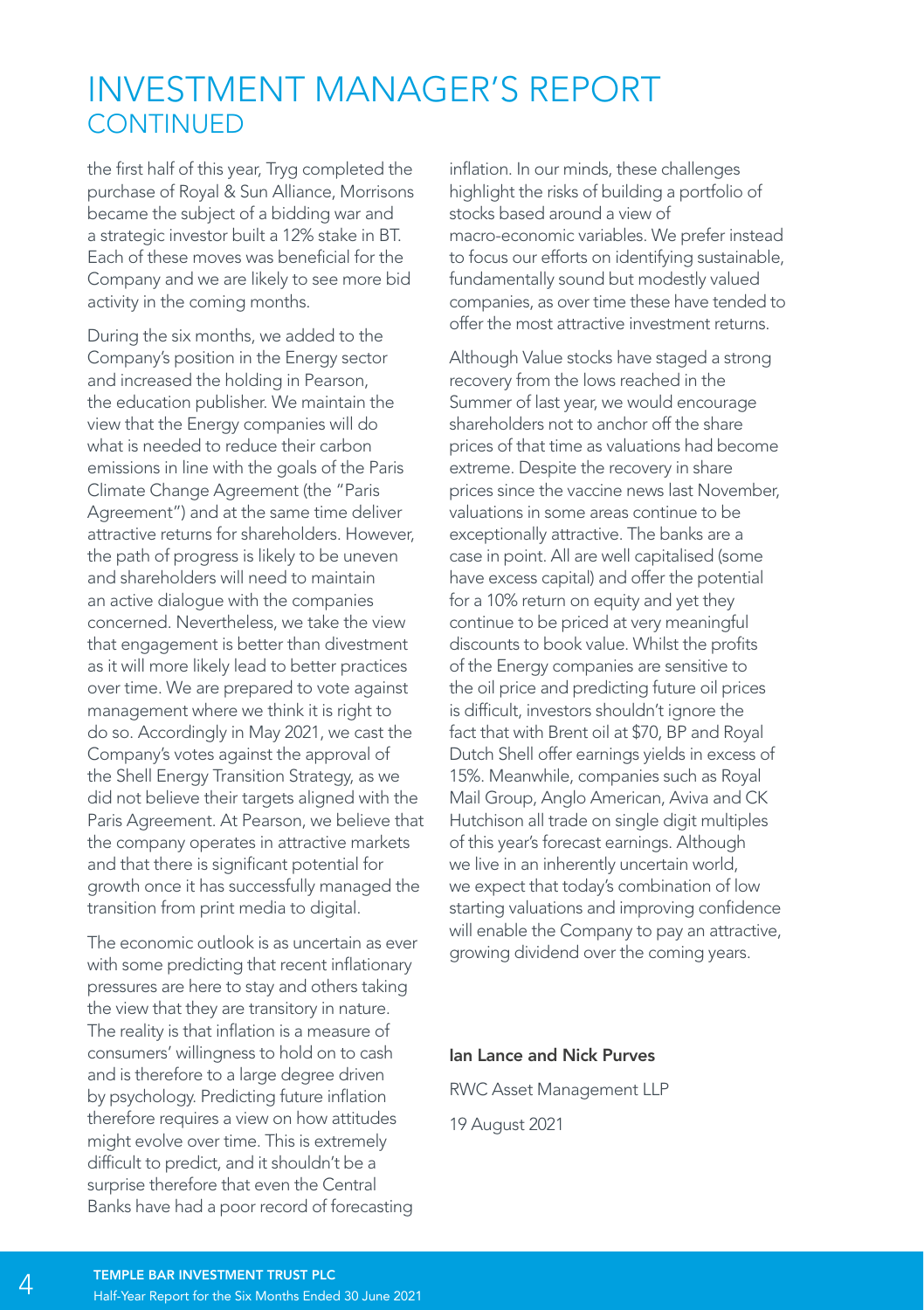## RESPONSIBILITY STATEMENT

The important events that have occurred during the period under review, the key factors influencing the financial statements and the principal risks and uncertainties for the remaining six months of the financial year are set out in the Chairman's Statement on page 2 and the Investment Manager's Report on pages 3 and 4.

The principal risks facing the Company are unchanged since the date of the Annual Report and Financial Statements for the year ended 31 December 2020 and continue to be as set out in that report on pages 13 to 16 and note 22 to the financial statements.

Risks faced by the Company include, but are not limited to: investment strategy risk, loss of investment team or Portfolio Managers, income risk – dividend, share price risk, reliance on the Investment Manager and other service providers, compliance with laws and regulations, cyber security, global risk (e.g. climate risk, a pandemic), market price risk, interest rate risk, liquidity risk, credit risk and currency risk.

The Directors confirm to the best of their knowledge that:

- the condensed set of financial statements contained within the half-year report has been prepared in accordance with the Accounting Standards Board's Statement 'Half-Yearly Financial Reports';
- the half-year report includes a fair review of the information required by Disclosure Guidance and Transparency Rule 4.2.7R of important events that have occurred during the first six months of the financial year and their impact on the condensed set of financial statements and a description of the principal risks and uncertainties for the remaining six months of the financial year; and
- in accordance with Disclosure Guidance and Transparency Rule 4.2.8R there have been no transactions with related parties that have materially affected the financial position or the performance of the Company during the six months ended 30 June 2021.

The half-year report was approved by the Board on 19 August 2021 and the above responsibility statement was signed on its behalf by:

Arthur Copple

Chairman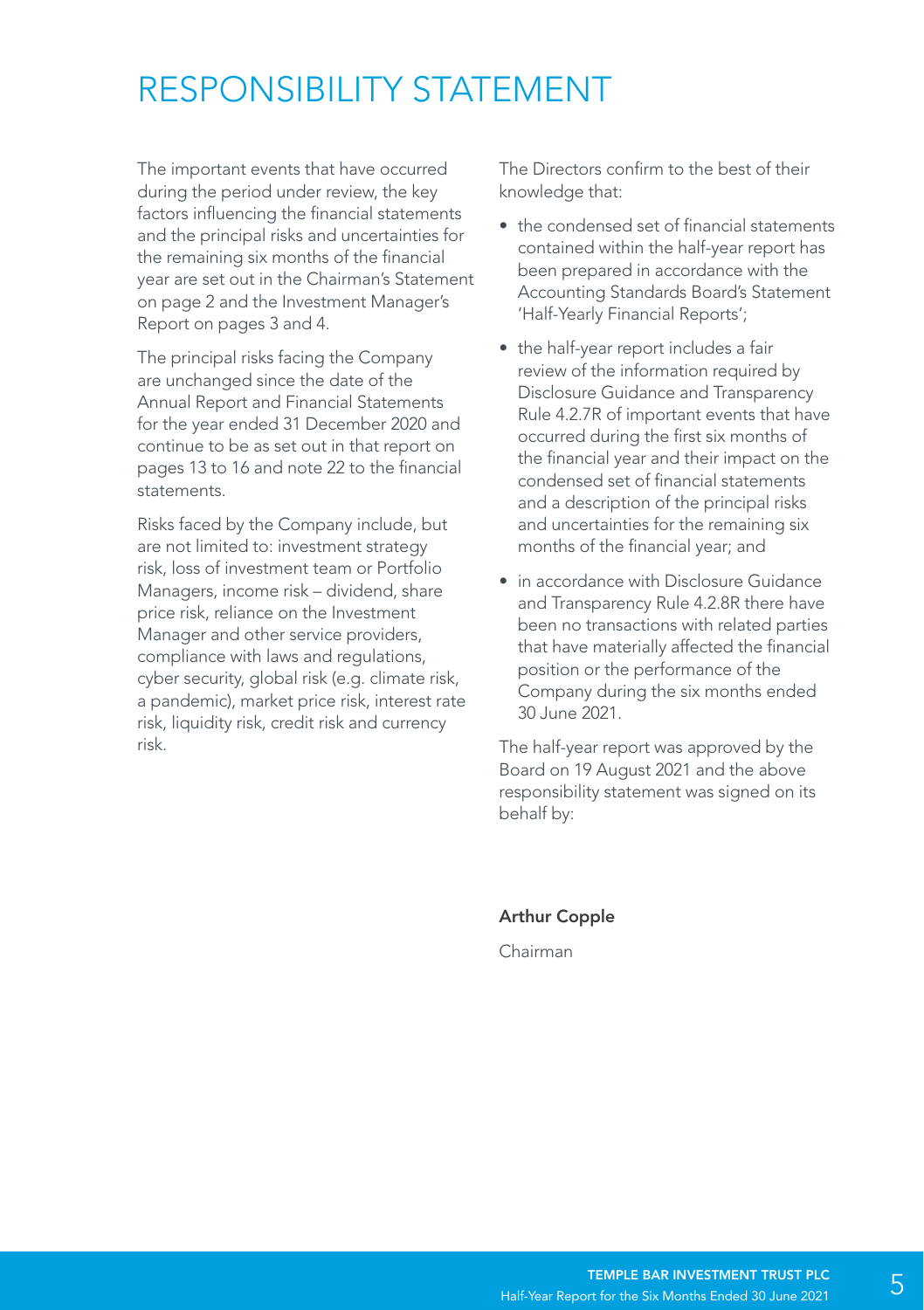### TEN LARGEST INVESTMENTS AS AT 30 JUNE 2021

| Company                    | Industry                 | Place of<br>primary listing | Valuation<br>£'000 | % of<br>portfolio |
|----------------------------|--------------------------|-----------------------------|--------------------|-------------------|
| Royal Mail Group           | Industrials              | UK                          | 70,313             | 8.2               |
| <b>BP</b>                  | Oil & Gas                | UK                          | 49,028             | 5.7               |
| Anglo American             | <b>Basic Materials</b>   | <b>UK</b>                   | 45,575             | 5.3               |
| NatWest Group              | <b>Financials</b>        | UK                          | 43,149             | 5.0               |
| Royal Dutch Shell          | Oil & Gas                | UK                          | 41,626             | 4.9               |
| <b>ITV</b>                 | Consumer Services        | UK                          | 37,603             | 4.4               |
| <b>Standard Chartered</b>  | Financials               | UK                          | 35,255             | 4.1               |
| Aviva                      | Financials               | UK                          | 34,655             | 4.1               |
| Marks and Spencer Group    | <b>Consumer Services</b> | UK                          | 33,864             | 4.0               |
| <b>Total Energies</b>      | Oil & Gas                | France                      | 33,460             | 3.9               |
| <b>Top Ten Investments</b> |                          |                             | 424,528            | 49.6              |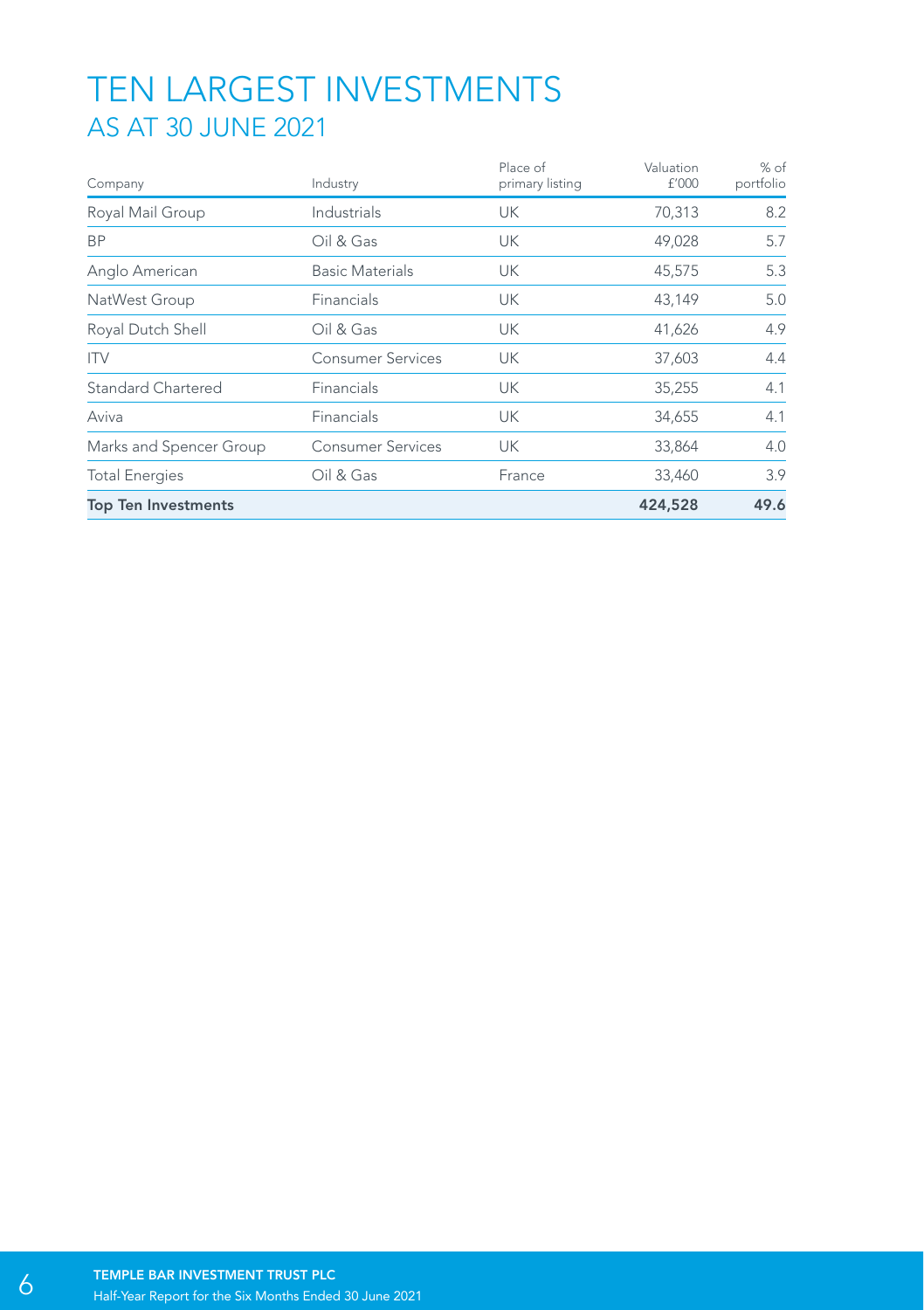STATEMENT OF COMPREHENSIVE INCOME STATEMENT OF COMPREHENSIVE INCOME FOR THE SIX MONTHS ENDED 30 JUNE 2021 (unaudited) FOR THE SIX MONTHS ENDED 30 JUNE 2021 (unaudited)

|                                                                          |       |                                        | 30 June 2021<br>(unaudited) |                    |                                                 | 30 June 2020<br>(unaudited) |                       |                                                                         | 31 December 2020<br>(audited) |                       |
|--------------------------------------------------------------------------|-------|----------------------------------------|-----------------------------|--------------------|-------------------------------------------------|-----------------------------|-----------------------|-------------------------------------------------------------------------|-------------------------------|-----------------------|
|                                                                          | Notes | ${\rm f}^{\prime}{\rm 000}$<br>Revenue | Capital<br>£'000            | Total<br>£'000     | Revenue<br>f'000                                | Capital<br>f'000            | Total<br>£'000        | Revenue<br>${\rm f}^{\prime}{\rm OOO}$                                  | f'000<br>Capital              | Total<br>£'000        |
| Investment income                                                        | 5     | 11,185                                 | 3,026                       | 14,211             | 8,142                                           |                             | 8,142                 | 12,687                                                                  | T                             | 12,687                |
| Other operating income                                                   | S     |                                        |                             |                    | 5                                               |                             | S                     | ∘                                                                       | ı                             | ◡                     |
|                                                                          |       | 11,185                                 | 3,026                       | 14,211             | 8,147                                           |                             | 8,147                 | 12,693                                                                  | L                             | 12,693                |
| Profit/(losses) on investments held at<br>Profit/(losses) on investments |       |                                        |                             |                    |                                                 |                             |                       |                                                                         |                               |                       |
| fair value through profit or loss<br>Currency exchange (loss)/gain       |       | I<br>I                                 | 115,934<br>(21)             | 115,934<br>(21)    | $\mid$<br>$\begin{array}{c} \hline \end{array}$ | (381, 924)                  | (381, 924)<br>I       | $\begin{array}{c} \end{array}$<br>$\begin{array}{c} \hline \end{array}$ | (277, 554)<br>8               | $\infty$<br>(277,554) |
| Total income/(loss)                                                      |       | 11,185                                 | 118,939                     | 130,124            | 8,147                                           | (381, 924)                  | (373,777)             | 12,693                                                                  | (277, 464)                    | (264, 771)            |
| Expenses                                                                 |       |                                        |                             |                    |                                                 |                             |                       |                                                                         |                               |                       |
| dealing costs<br>Other expenses including<br>Management fees             |       | (393)<br>(547)                         | (590)<br>(213)              | (983)<br>(760)     | (514)<br>(297)                                  | (1,519)<br>(727)            | (1, 241)<br>(1, 816)  | (1,052)<br>(943)                                                        | (1,497)<br>(3, 726)           | (2,549)<br>(4,669)    |
|                                                                          |       |                                        |                             |                    |                                                 |                             |                       |                                                                         |                               |                       |
| Profit/(loss) before finance costs and tax<br>Finance costs              |       | 10,245<br>(705)                        | 118,136<br>(1,058)          | (1,763)<br>128,381 | 7,336<br>(983)                                  | (384, 170)<br>(1,488)       | (376, 834)<br>(2,471) | 10,698<br>(1,977)                                                       | (282,687)<br>(2,963)          | (271, 989)<br>(4,940) |
| Profit/(loss) before tax                                                 |       | 9,540                                  | 117,078                     | 126,618            | 6,353                                           | (385, 658)                  | (379,305)             | 8,721                                                                   | (285, 650)                    | (276, 929)            |
| Гaх                                                                      |       | (483)                                  |                             | (483)              | (165)                                           |                             | (165)                 | (331)                                                                   |                               | (331)                 |
| Profit/(loss) for the period                                             |       | 9,057                                  | 117,078                     | 126,135            | 6,188                                           | (385, 658)                  | (379, 470)            | 8,390                                                                   | (285, 650)                    | (277,260)             |
| Earnings per share<br>(basic and diluted)                                |       | 13.54 <sub>p</sub>                     | 175.08p                     | 188.62p            | 9.25p                                           | (576.70p)                   | (567.45p)             | 12.55p                                                                  | (427.15p)                     | (414.60p)             |
|                                                                          |       |                                        |                             |                    |                                                 |                             |                       |                                                                         |                               |                       |

A first interim dividend of 9.75 pence per share in respect of the quarter ended 31 March 2021 was paid on 30 June 2021. A first interim dividend of 9.75 pence per share in respect of the quarter ended 31 March 2021 was paid on 30 June 2021. A second interim dividend of 9.75 pence per share in respect of the quarter ended 30 June 2021 was declared on 17 August 2021 and is payable on 30 September 2021. A second interim dividend of 9.75 pence per share in respect of the quarter ended 30 June 2021 was declared on 17 August 2021 and is payable on 30 September 2021. The total column of this statement represents the Statement of Comprehensive Income, prepared in accordance with IFRS. The supplementary revenue and capital columns are both prepared The total column of this statement represents the Statement of Comprehensive Income, prepared in accordance with IFRS. The supplementary revenue and capital columns are both prepared under guidance published by the AIC. under quidance published by the AIC.

All items in the above statement derive from continuing operations. All items in the above statement derive from continuing operations.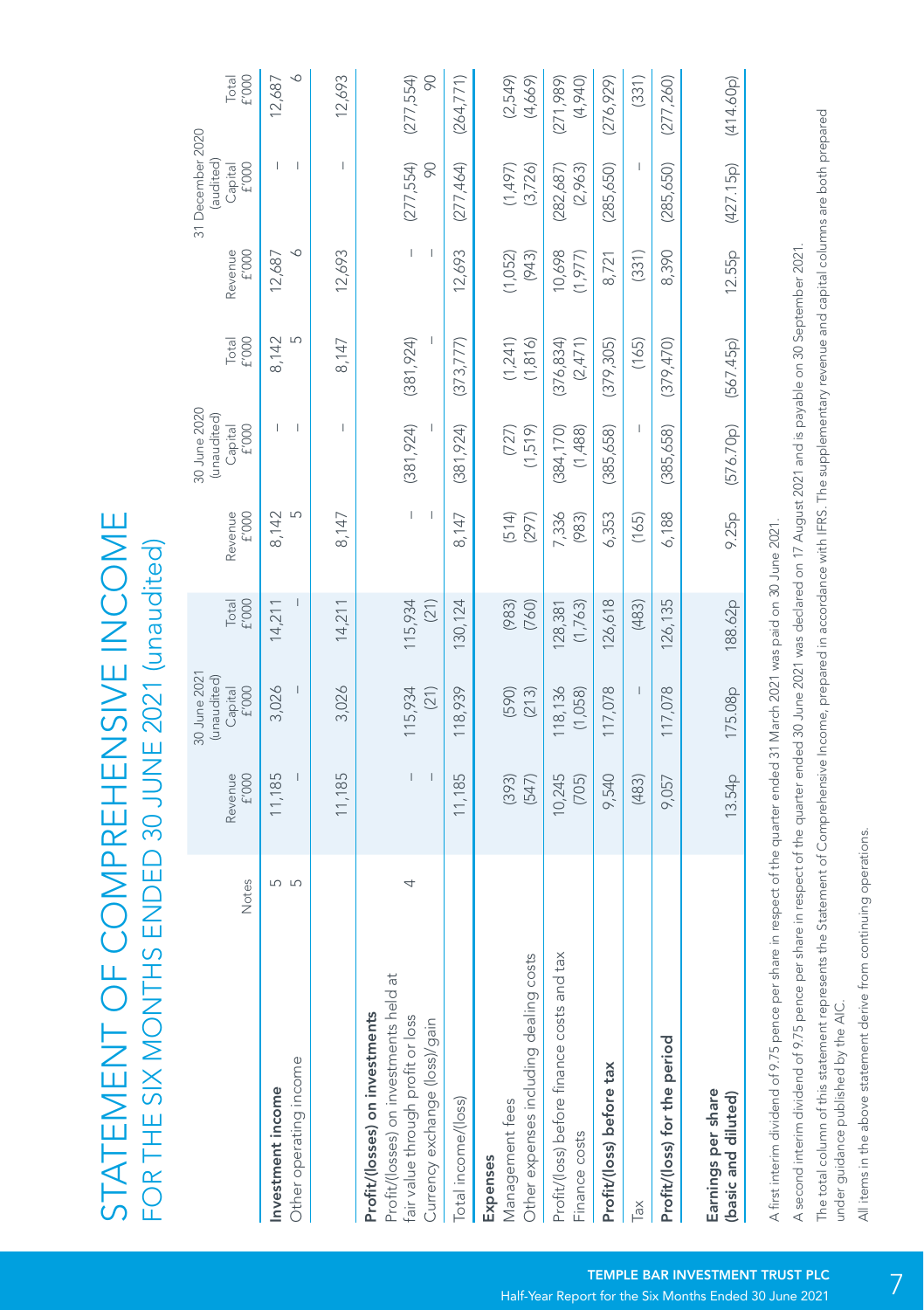## STATEMENT OF CHANGES IN EQUITY FOR THE SIX MONTHS ENDED 30 JUNE 2021 (unaudited)

| Balance at 30 June 2021                      | 16,719                                | 96,040                               | 666,671                      | 10,004                        | 789,434                  |
|----------------------------------------------|---------------------------------------|--------------------------------------|------------------------------|-------------------------------|--------------------------|
| Dividends paid to<br>equity shareholders     |                                       |                                      | $\overline{\phantom{a}}$     | (12.037)                      | (12.037)                 |
| Total comprehensive income for<br>the period |                                       |                                      | 117.078                      | 9.057                         | 126.135                  |
| Balance at 1 January 2021                    | 16,719                                | 96.040                               | 549.593                      | 12.984                        | 675.336                  |
|                                              | Ordinary<br>share<br>capital<br>f'000 | Share<br>premium<br>account<br>f'000 | Capital<br>reserves<br>f'000 | Retained<br>earnings<br>f'000 | Total<br>equity<br>f'000 |

### STATEMENT OF CHANGES IN EQUITY FOR THE SIX MONTHS ENDED 30 JUNE 2020 (unaudited)

| Balance at 30 June 2020                    | 16,719                                | 96,040                               | 449,585                      | 23,655                        | 585,999                  |
|--------------------------------------------|---------------------------------------|--------------------------------------|------------------------------|-------------------------------|--------------------------|
| Dividends paid to<br>equity shareholders   |                                       |                                      |                              | (19.654)                      | (19,654)                 |
| Total comprehensive loss for the<br>period |                                       |                                      | (385.658)                    | 6.188                         | (379.470)                |
| Balance at 1 January 2020                  | 16,719                                | 96.040                               | 835.243                      | 37,121                        | 985.123                  |
|                                            | Ordinary<br>share<br>capital<br>f'000 | Share<br>premium<br>account<br>f'000 | Capital<br>reserves<br>f'000 | Retained<br>earnings<br>f'000 | Total<br>equity<br>f'000 |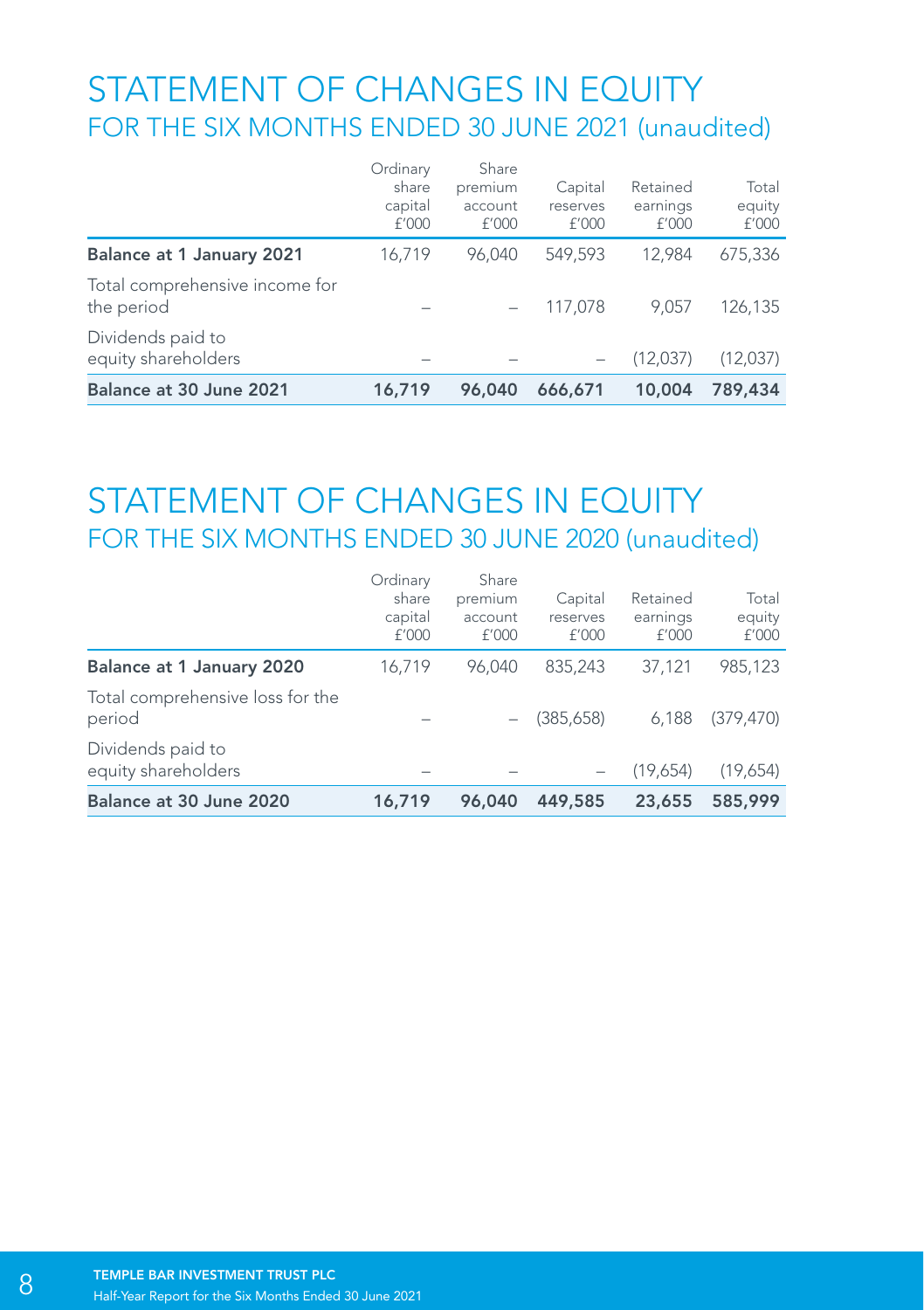### STATEMENT OF FINANCIAL POSITION AS AT 30 JUNE 2021 (unaudited)

|                                                                                | 30 June<br>2021<br>(unaudited)<br>f'000 | 30 June<br>2020<br>(unaudited)<br>f'000 | 31 December<br>2020<br>(audited)<br>f'000 |
|--------------------------------------------------------------------------------|-----------------------------------------|-----------------------------------------|-------------------------------------------|
| Non-current assets<br>Investments held at fair value through<br>profit or loss | 841,017                                 | 698,050                                 | 718,423                                   |
| <b>Current assets</b><br>Investments held at fair value through                |                                         |                                         |                                           |
| profit or loss                                                                 | 14,666                                  |                                         | 55,193                                    |
| Cash and cash equivalents                                                      | 6,193                                   | 1,412                                   | 14,217                                    |
| Receivables                                                                    | 3,166                                   | 2,643                                   | 2,466                                     |
| <b>Total assets</b>                                                            | 865,042                                 | 702.105                                 | 790,299                                   |
| <b>Current liabilities</b>                                                     |                                         |                                         |                                           |
| Payables                                                                       | (956)                                   | (2,017)                                 | (1,675)                                   |
| Interest bearing borrowings                                                    |                                         |                                         | (38,654)                                  |
| Total assets less current liabilities                                          | 864,086                                 | 700,088                                 | 749,970                                   |
| <b>Non-current liabilities</b>                                                 |                                         |                                         |                                           |
| Interest bearing borrowings                                                    | (74, 652)                               | (114,089)                               | (74, 634)                                 |
| Net assets                                                                     | 789,434                                 | 585,999                                 | 675,336                                   |
| Equity attributable to equity holders                                          |                                         |                                         |                                           |
| Ordinary share capital                                                         | 16,719                                  | 16,719                                  | 16,719                                    |
| Share premium                                                                  | 96,040                                  | 96,040                                  | 96,040                                    |
| Capital reserves                                                               | 666,671                                 | 449,585                                 | 549,593                                   |
| Retained revenue earnings                                                      | 10.004                                  | 23,655                                  | 12,984                                    |
| <b>Total equity</b>                                                            | 789,434                                 | 585,999                                 | 675,336                                   |
| Net asset value per share                                                      | 1,180.50 <sub>p</sub>                   | 876.29p                                 | 1,009.88p                                 |
|                                                                                |                                         |                                         |                                           |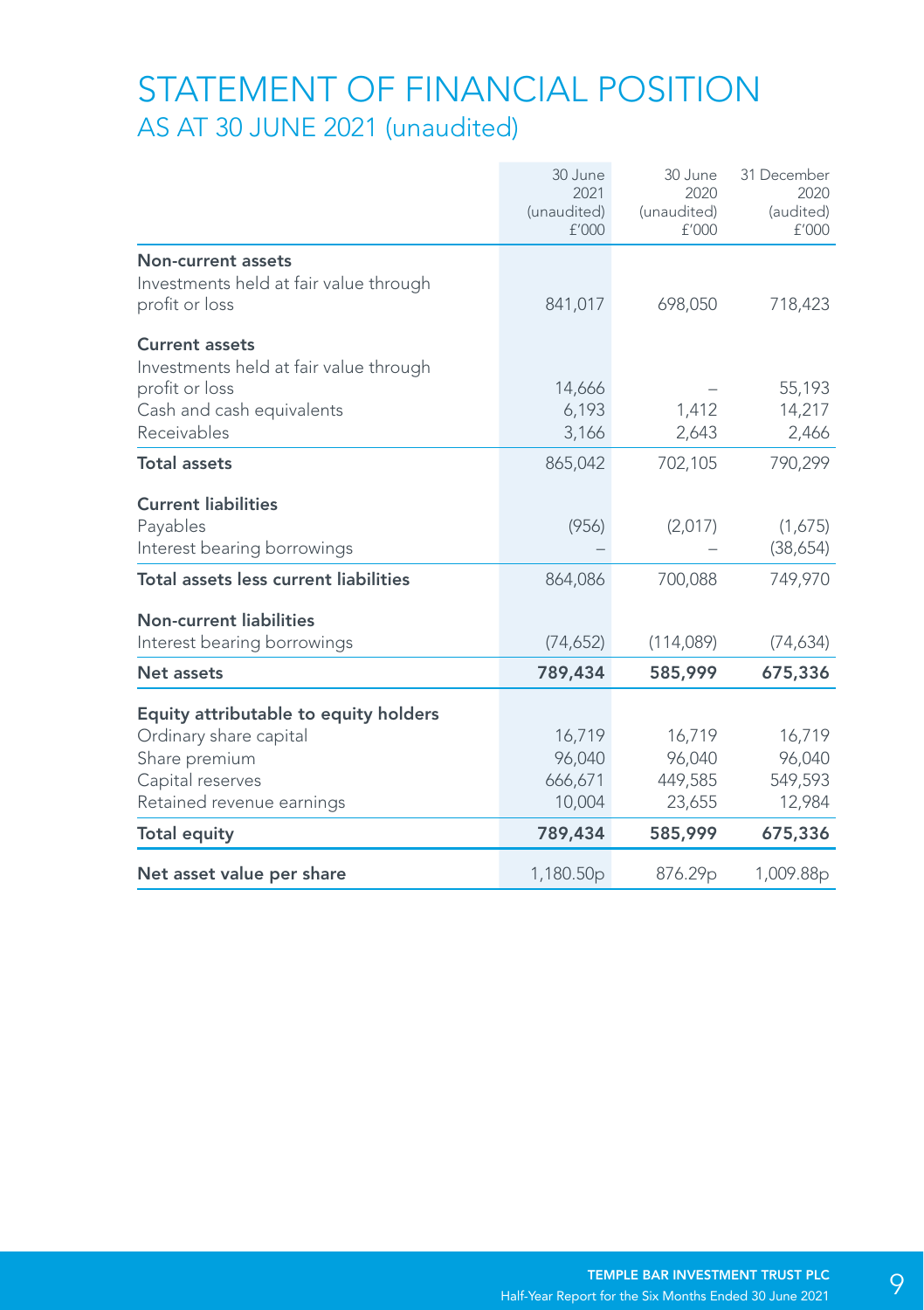### STATEMENT OF CASH FLOWS FOR THE SIX MONTHS ENDED 30 JUNE 2021 (unaudited)

|                                          | 30 June<br>2021<br>(unaudited)<br>f'000 | 30 June<br>2020<br>(unaudited)<br>f'000 | 31 December<br>2020<br>(audited)<br>£'000 |
|------------------------------------------|-----------------------------------------|-----------------------------------------|-------------------------------------------|
|                                          |                                         |                                         |                                           |
| Cash flows from operating activities     |                                         |                                         |                                           |
| Profit/(loss) before tax                 | 126,618                                 | (379, 305)                              | (276, 929)                                |
| Adjustments for:                         |                                         |                                         |                                           |
| (Gains)/losses on investments            | (115,934)                               | 381,924                                 | 277,554                                   |
| Finance costs                            | 1,763                                   | 2,471                                   | 4,940                                     |
| Dividend income                          | (14, 223)                               | (8,074)                                 | (12, 558)                                 |
| Interest income                          | 12                                      | (64)                                    | (135)                                     |
| Dividends received                       | 13,497                                  | 10,259                                  | 13,362                                    |
| Interest received/(paid)                 | 658                                     | (377)                                   | 1,223                                     |
| Increase in receivables                  | (170)                                   |                                         | (139)                                     |
| (Decrease)/increase in payables          | (685)                                   | 271                                     | (230)                                     |
| Overseas withholding tax suffered        | (483)                                   | (165)                                   | (331)                                     |
|                                          | (115, 565)                              | 386,245                                 | 283,686                                   |
| Net cash flows from operating activities | 11,053                                  | 6,940                                   | 6,757                                     |
| Cash flows from investing activities     |                                         |                                         |                                           |
| Purchases of investments                 | (94, 735)                               | (467, 223)                              | (1,061,110)                               |
| Sales of investments                     | 128,127                                 | 472,631                                 | 1,094,811                                 |
| Net cash flows from investing activities | 33,392                                  | 5,408                                   | 33,701                                    |
| Cash flows from financing activities     |                                         |                                         |                                           |
| Repayment of borrowings                  | (38,000)                                |                                         |                                           |
| Equity dividends paid                    | (12,037)                                | (19,654)                                | (32, 527)                                 |
| Interest paid on borrowings              | (2, 432)                                | (2,431)                                 | (4,863)                                   |
| Net cash flows from financing activities | (52, 469)                               | (22,085)                                | (37, 390)                                 |
|                                          |                                         |                                         |                                           |
| Net (decrease)/increase in cash and cash |                                         |                                         |                                           |
| equivalents                              | (8,024)                                 | (9,737)                                 | 3,068                                     |
| Cash and cash equivalents at the         |                                         |                                         |                                           |
| start of the period                      | 14,217                                  | 11,149                                  | 11,149                                    |
| Cash and cash equivalents at the         |                                         |                                         |                                           |
| end of the period                        | 6,193                                   | 1,412                                   | 14,217                                    |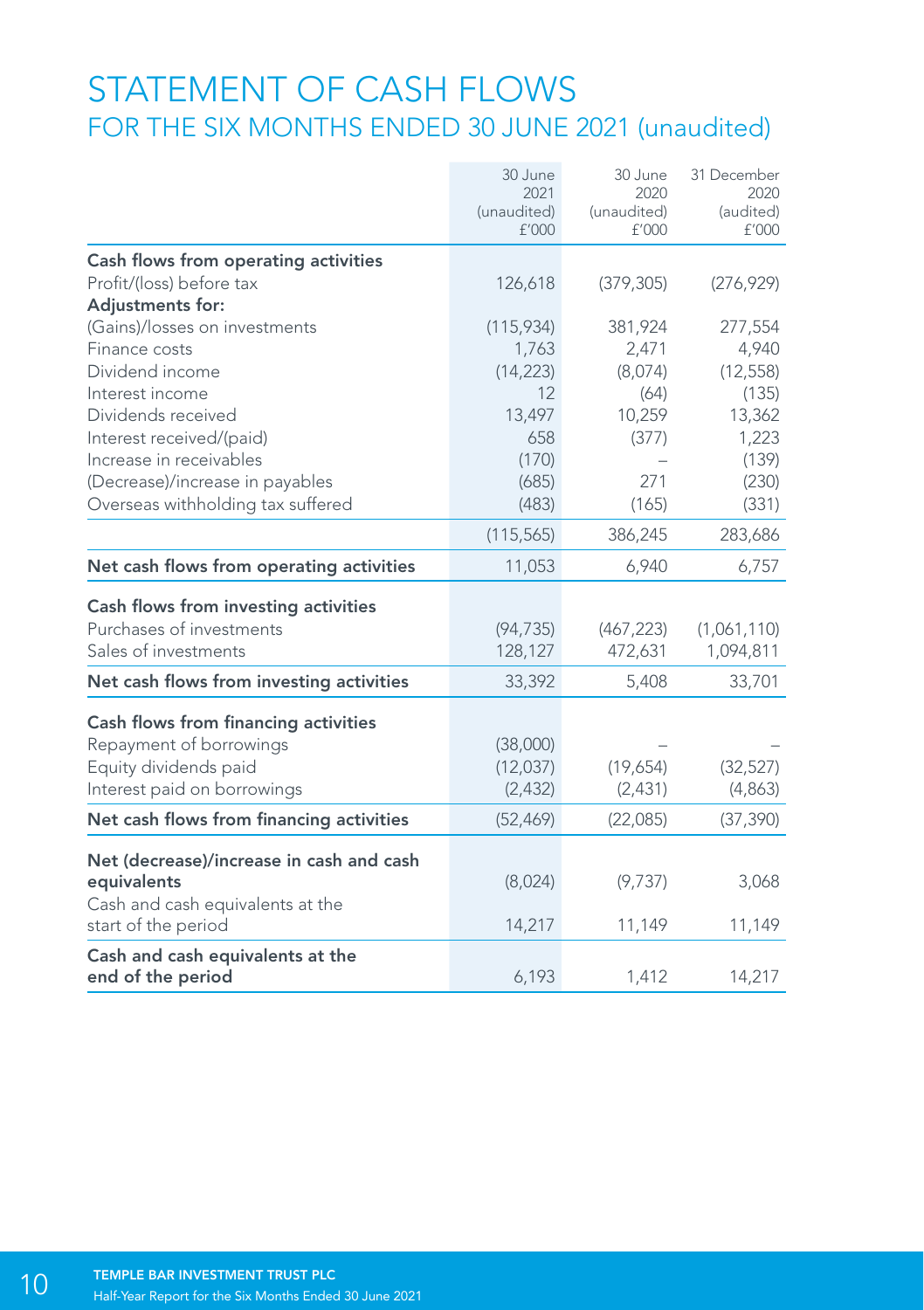# NOTES TO THE FINANCIAL STATEMENTS

#### GENERAL INFORMATION

Temple Bar Investment Trust PLC (the "Company") was incorporated in England and Wales in 1926 with the registered number 00214601. The Company carries on the business as an investment trust company within the meaning of Sections 1158/1159 of the Corporation Tax Act 2010.

#### 1 SIGNIFICANT ACCOUNTING POLICIES

The half-year financial statements have been prepared on the basis of the accounting policies set out in the Company's Annual Report and Financial Statements for the year ended 31 December 2020 and have not been audited or reviewed by the Auditor pursuant to the Auditing Practices Board Guidance on 'Review of Interim Financial Information'. They have been prepared on a going concern basis as it is the Directors' opinion that the Company will continue in operational existence for the foreseeable future.

#### Going Concern

The Directors have made an assessment of the Company's ability to continue as a going concern and are satisfied that the Company has adequate resources to continue in operational existence for a period of at least 12 months from the date when these financial statements were approved. In making this assessment, the Directors have considered in particular the likely economic effects and the effects on the Company's operations of the current COVID-19 pandemic. Furthermore, the Directors are not aware of any material uncertainties that may cast significant doubt on the Company's ability to continue as a going concern, having taken into account the liquidity of the Company's investment portfolio and the Company's financial position in respect of its cash flows, borrowing facilities and investment commitments (of which there are none of significance). Therefore, the financial statements have been prepared on a going concern basis.

#### 2 SIGNIFICANT ACCOUNTING JUDGEMENTS, ESTIMATES AND ASSUMPTIONS

The preparation of the Company's financial statements requires the Directors to make judgements, estimates and assumptions that affect the reported amounts recognised in the financial statements and disclosure of contingent liabilities. However, uncertainty about these assumptions and estimates could result in outcomes that could require a material adjustment to the carrying amount of the asset or liability affected in future periods. There have been no significant judgements, estimates or assumptions which have had a significant impact on the financial statements for the current or preceding financial period.

#### 3 SEGMENTAL REPORTING

The Directors are of the opinion that the Company is engaged in a single segment of business being investment business.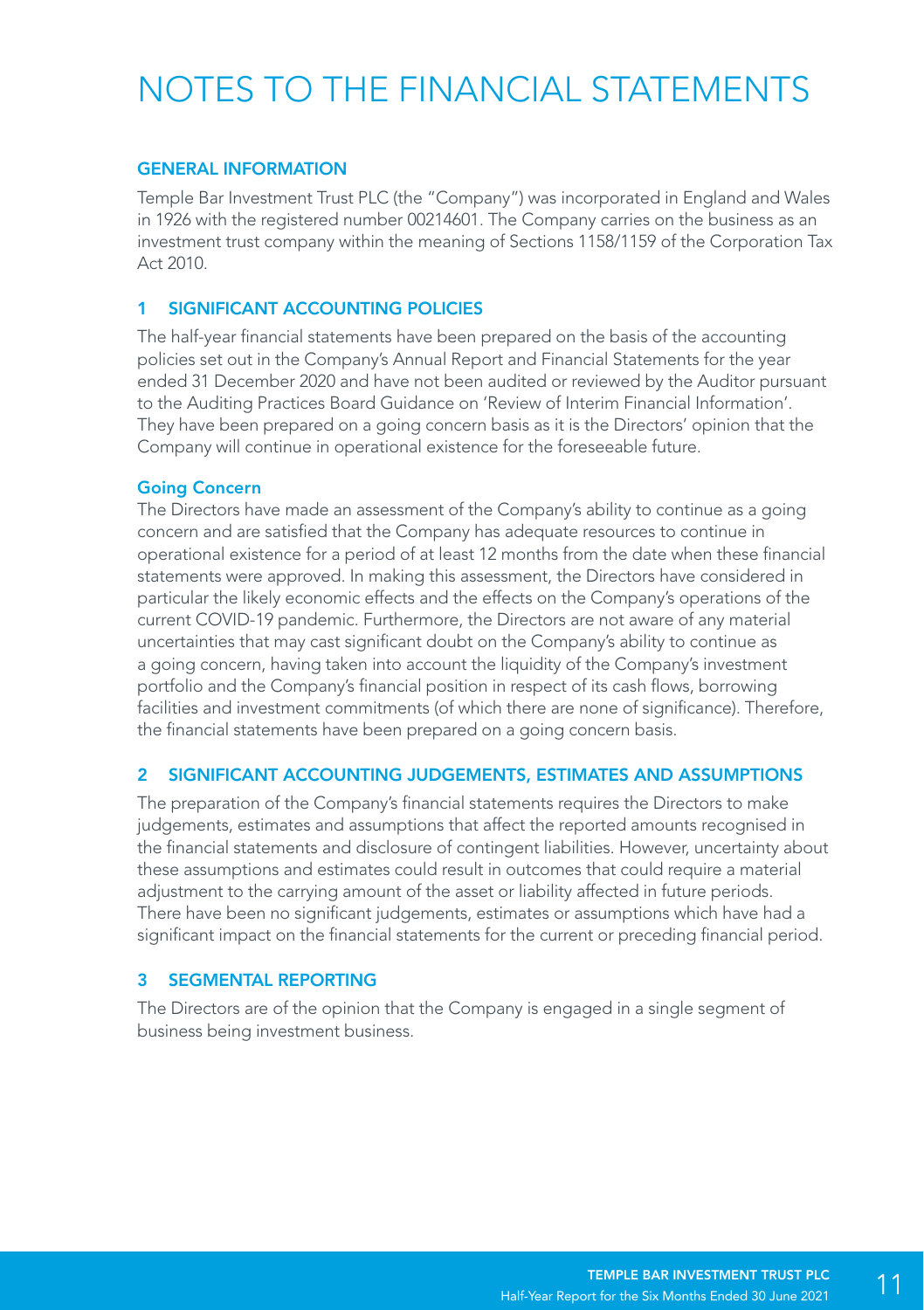### NOTES TO THE FINANCIAL STATEMENTS **CONTINUED**

#### 4 INVESTMENTS HELD AT FAIR VALUE THROUGH PROFIT OR LOSS

#### (a) Investment portfolio summary

|                                                                                   |                             | 30 June 2021                |                |
|-----------------------------------------------------------------------------------|-----------------------------|-----------------------------|----------------|
|                                                                                   | Quoted<br>equities<br>f'000 | Debt<br>securities<br>£'000 | Total<br>£'000 |
| Opening cost at the beginning of the period                                       | 716,228                     | 55,200                      | 771,428        |
| Opening unrealised appreciation/<br>(depreciation) at the beginning of the period | 2,195                       | (7)                         | 2,188          |
| Opening fair value at the beginning of<br>the period                              | 718,423                     | 55,193                      | 773,616        |
| Movements in the period:                                                          |                             |                             |                |
| Purchases at cost                                                                 | 40,552                      | 53,708                      | 94,260         |
| Sales proceeds                                                                    | (33,932)                    | (94, 195)                   | (128, 127)     |
| Realised gain/(loss) on sale of investments                                       | 2,878                       | (39)                        | 2,839          |
| Change in unrealised appreciation/<br>(depreciation)                              | 113,096                     | (1)                         | 113,095        |
| Closing fair value at the end of the period                                       | 841,017                     | 14,666                      | 855,683        |
| Closing cost at the end of the period                                             | 725,726                     | 14,674                      | 740,400        |
| Closing unrealised appreciation/(depreciation)<br>at the end of the period        | 115,291                     | (8)                         | 115,283        |
| Closing fair value at the end of the period                                       | 841,017                     | 14,666                      | 855,683        |

#### (b) Fair value of financial instruments

IFRS 13 requires an entity to classify fair value measurements using a fair value hierarchy that reflects the significance of the inputs used in making the measurements. The fair value hierarchy has the following classifications:

- Level 1 valued using quoted prices in active markets for identical investments.
- Level 2 valued using other significant observable inputs (including quoted prices for similar investments, interest rates, prepayments, credit risk, etc). There are no level 2 financial assets.
- Level 3 valued using significant unobservable inputs (including the Company's own assumptions in determining the fair value of investments). There are no level 3 financial assets.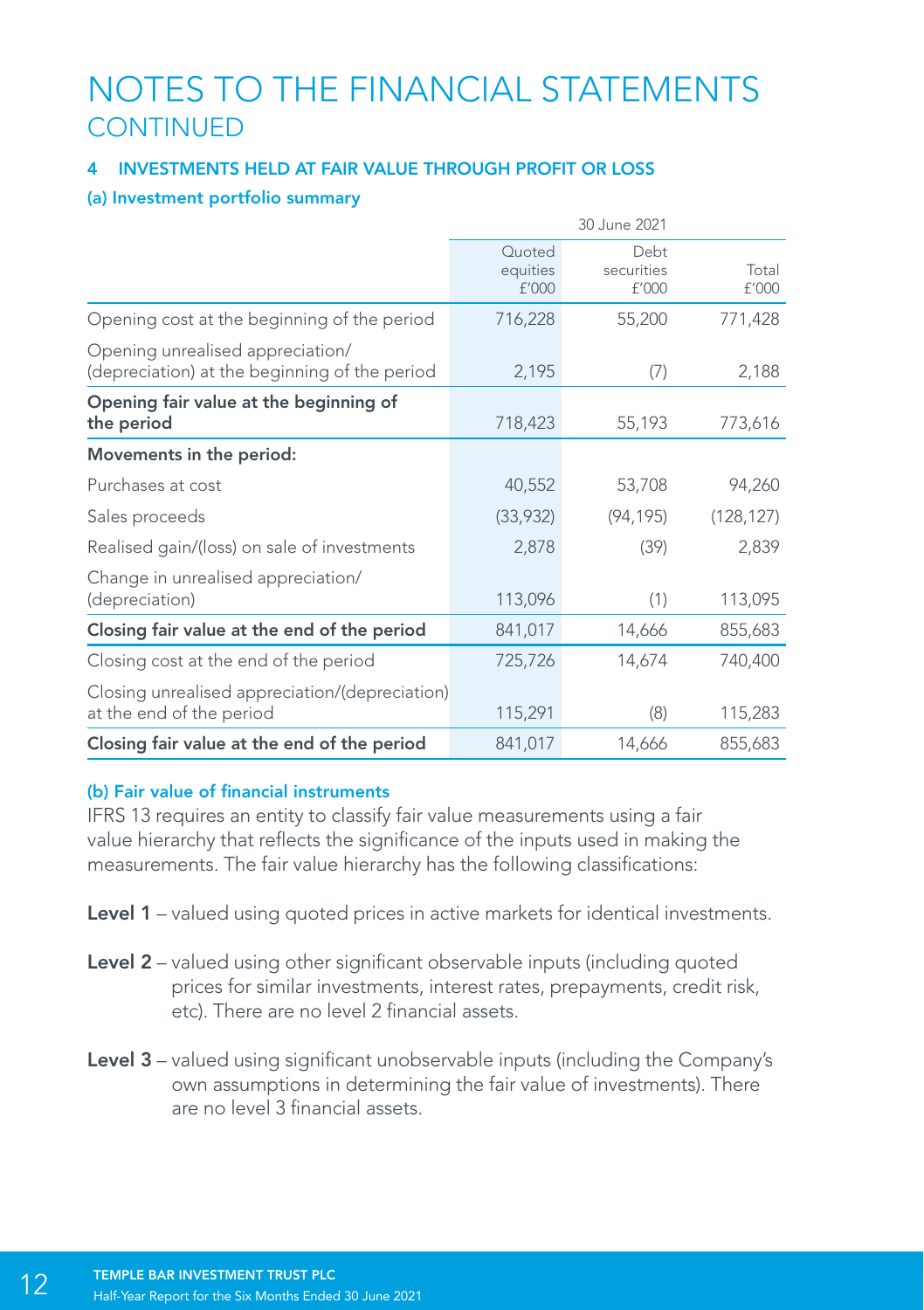### NOTES TO THE FINANCIAL STATEMENTS **CONTINUED**

All of the Company's investments are in quoted securities actively traded on recognised stock exchanges, with their fair value being determined by reference to their quoted bid prices at the reporting date and have therefore been determined as Level 1.

There were no transfers between levels in the period and as such no reconciliation between levels has been presented.

|                         | 30 June<br>2021<br>Level 1<br>f'000 | 30 June<br>2020<br>Level 1<br>f'000 | 31 December<br>2020<br>Level 1<br>f'000 |
|-------------------------|-------------------------------------|-------------------------------------|-----------------------------------------|
| <b>Financial assets</b> |                                     |                                     |                                         |
| Quoted equities         | 841.017                             | 698.050                             | 716.423                                 |
| Debt securities         | 14,666                              |                                     | 55.193                                  |
|                         | 855,683                             | 698,050                             | 771,616                                 |

#### 5 INCOME

|                                        |                          | 30 June 2021<br>(unaudited) |                    |                                | 30 June 2020<br>(unaudited) |          |                                | 31 December 2020<br>(audited) |                |
|----------------------------------------|--------------------------|-----------------------------|--------------------|--------------------------------|-----------------------------|----------|--------------------------------|-------------------------------|----------------|
|                                        | Revenue Capital<br>f'000 | f'000                       | f'000              | Total Revenue Capital<br>f'000 | f'000                       | f'000    | Total Revenue Capital<br>f'000 | f'000                         | Total<br>f'000 |
| Income from<br>investments             |                          |                             |                    |                                |                             |          |                                |                               |                |
| UK dividends                           |                          |                             | 7,852 3,026 10,878 | 6,559                          |                             | $-6,559$ | 9.536                          |                               | $-9,536$       |
| Overseas<br>dividends                  | 3.345                    |                             | $-3,345$           | 1.524                          |                             | $-1,524$ | 3.022                          | $-$                           | 3,022          |
| Interest on fixed<br>income securities | (12)                     |                             | (12)               | 59                             |                             | 59       | 129                            |                               | 129            |
|                                        | 11,185 3,026 14,211      |                             |                    | 8,142                          |                             | 8,142    | 12,687                         |                               | $-12,687$      |
| Other Income                           |                          |                             |                    |                                |                             |          |                                |                               |                |
| Deposit interest                       |                          |                             |                    | 5                              |                             | 5        | 6                              |                               | 6              |
|                                        | 11.185                   |                             | 3.026 14.211       | 8,147                          |                             | 8,147    | 12,693                         |                               | 12,693         |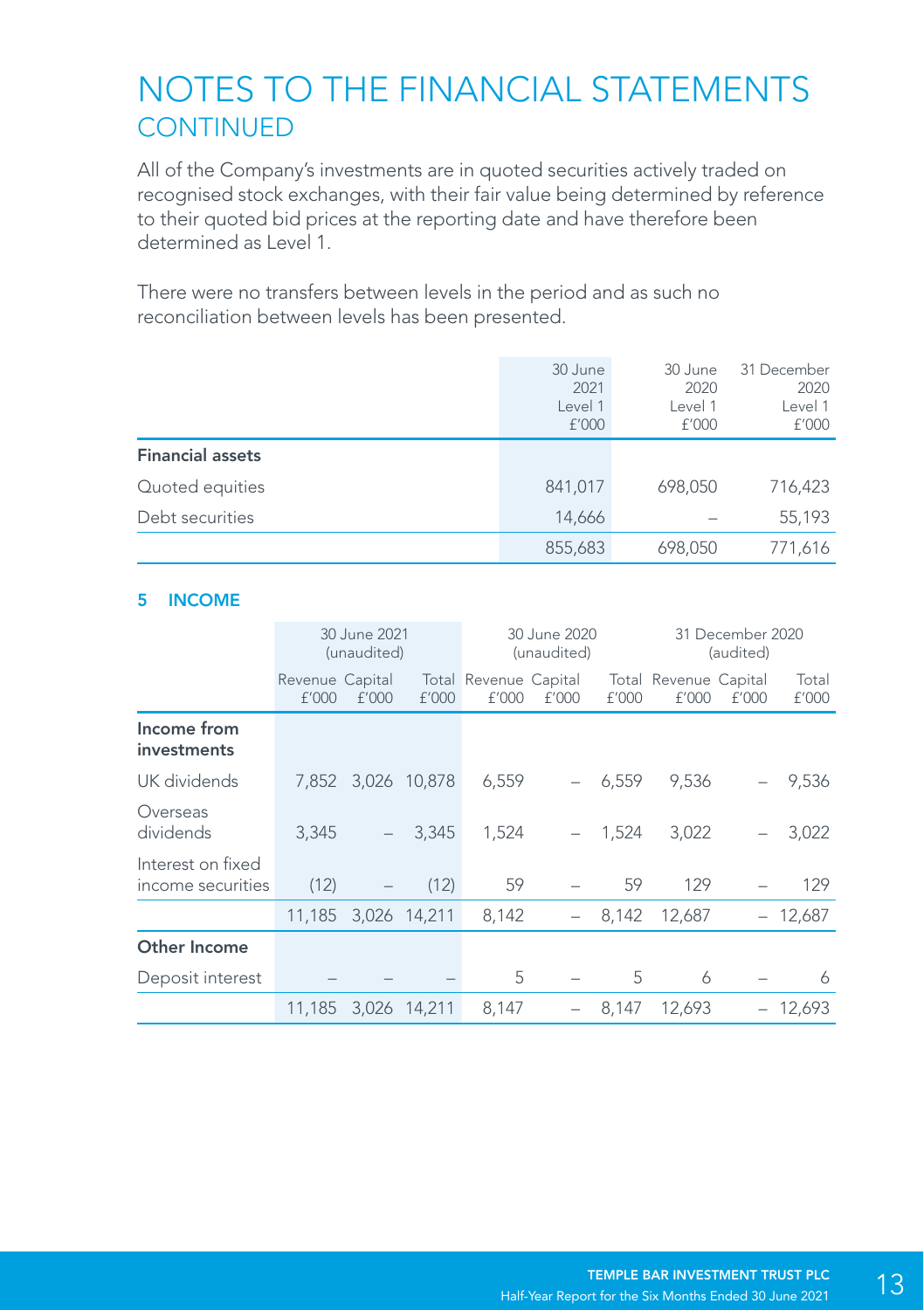## NOTES TO THE FINANCIAL STATEMENTS **CONTINUED**

#### 6 DIVIDENDS

The fourth interim dividend relating to the year ended 31 December 2020 of 8.25 pence per ordinary share was paid during the six months ended 30 June 2021 and amounted to £5,517,000.

A first interim dividend relating to the period ended 31 March 2021 of 9.75 pence per share (amounting to £6,520,000) was paid on 30 June 2021.

A second interim dividend of 9.75 pence per share will be paid on 30 September 2021 to shareholders registered on 10 September 2021. In accordance with IFRS, this dividend has not been recognised in these financial statements. The ex-dividend date for this payment is 9 September 2021.

As at 30 June 2021, the Company has £10,004,000 (2020: £23,655,000) of revenue reserves and £551,384,000 (2020: £533,471,000) of realised capital reserves available for distribution.

#### 7 COMPARATIVE FIGURES

The financial information contained in this half-year report does not constitute statutory accounts as defined in sections 434-436 of the Companies Act 2006. The financial information for the six months ended 30 June 2021 and 30 June 2020 has not been audited.

The information for the year ended 31 December 2020 does not constitute statutory accounts, but has been extracted from the latest published audited accounts, which have been filed with the Registrar of Companies. The report of the Auditor on those accounts contained no qualification or statement under section 498 (2) or (3) of the Companies Act 2006.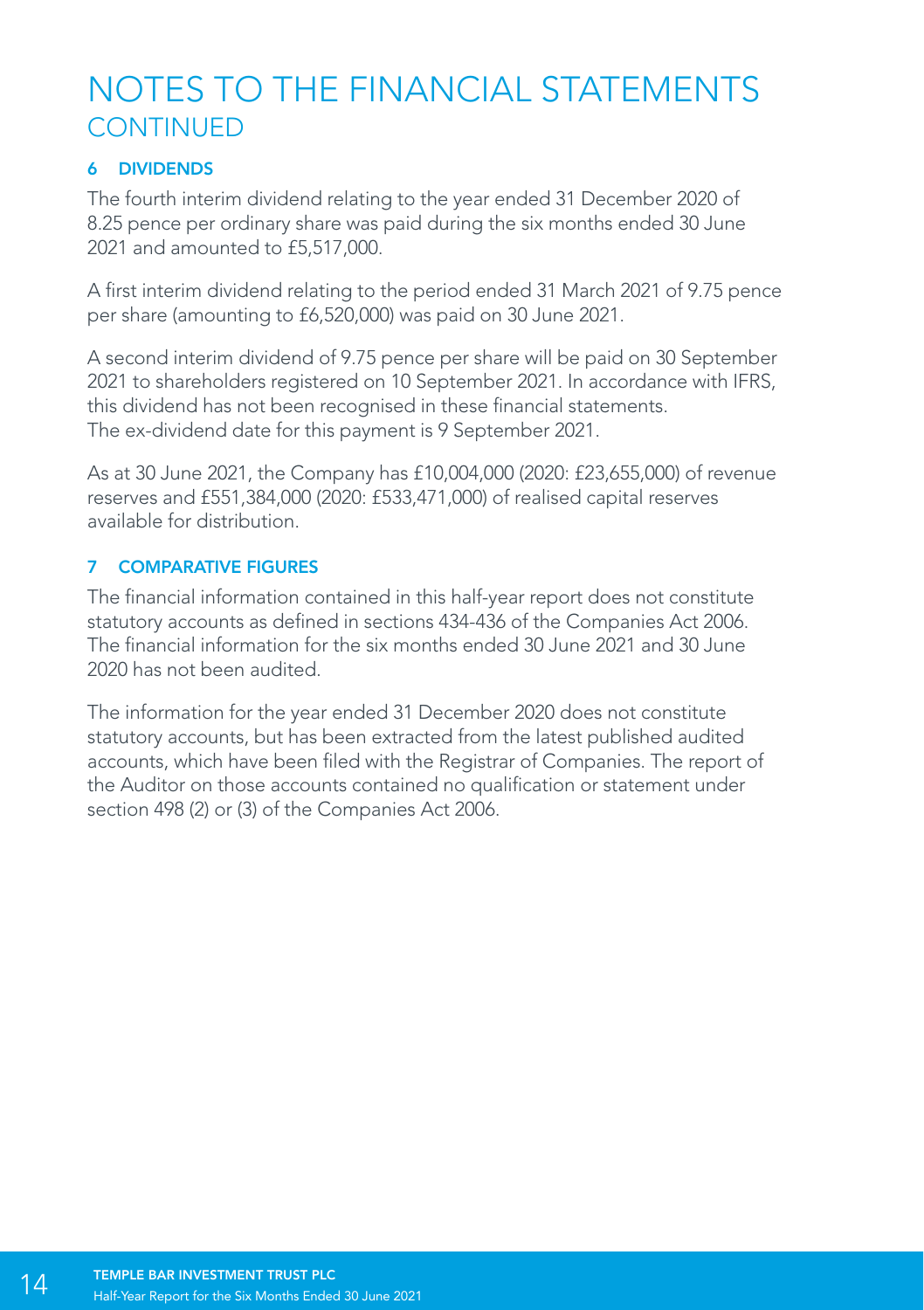## DIRECTORS AND ADVISERS

#### **DIRECTORS**

Arthur Copple – Chairman Lesley Sherratt Richard Wyatt Shefaly Yogendra

#### ALTERNATIVE INVESTMENT FUND **MANAGER**

Link Fund Solutions Limited 6th Floor 65 Gresham Street London EC2V 7NQ

#### INVESTMENT MANAGER

RWC Asset Management LLP Verde 4th Floor 10 Bressenden Place London SW1E 5DH Telephone: 0207 227 6000

#### REGISTERED OFFICE

Beaufort House 51 New North Road Exeter EX4 4EP

#### COMPANY SECRETARY

Link Company Matters Limited Beaufort House 51 New North Road Exeter EX4 4EP Telephone: 01392 477500

#### FUND ADMINISTRATOR

Link Alternative Fund Administrators Limited Beaufort House 51 New North Road Exeter EX4 4EP

#### TEMPLE BAR IDENTIFIERS

ISIN (ordinary shares) – GB0008825324 SEDOL (ordinary shares) – 0882532 Legal Entity Identifier – 213800O8EAP4SG5JD323

#### REGISTERED NUMBER

Registered in England Number 00214601

#### DEPOSITARY, BANKERS AND **CUSTODIAN**

The Bank of New York Mellon (International) Limited One Canada Square London E14 5AL

#### **STOCKBROKERS**

Cenkos Securities plc 6.7.8 Tokenhouse Yard London EC2R 7AS

#### SOLICITORS

Gowling WLG (UK) LLP 4 More London Riverside London SE1 2AU

#### INDEPENDENT AUDITOR

BDO LLP 55 Baker Street London W1U 7EU

#### REGISTRAR

Equiniti Limited Aspect House Spencer Road Lancing West Sussex BN99 6DA

#### Telephone numbers:

+44 (0)121 415 0223 (overseas shareholder helpline) 0345 603 0561 (shareholder helpline)\* 0906 559 6025 (broker helpline)

\* Lines open 8.30 a.m. to 5.30 p.m., Monday to Friday.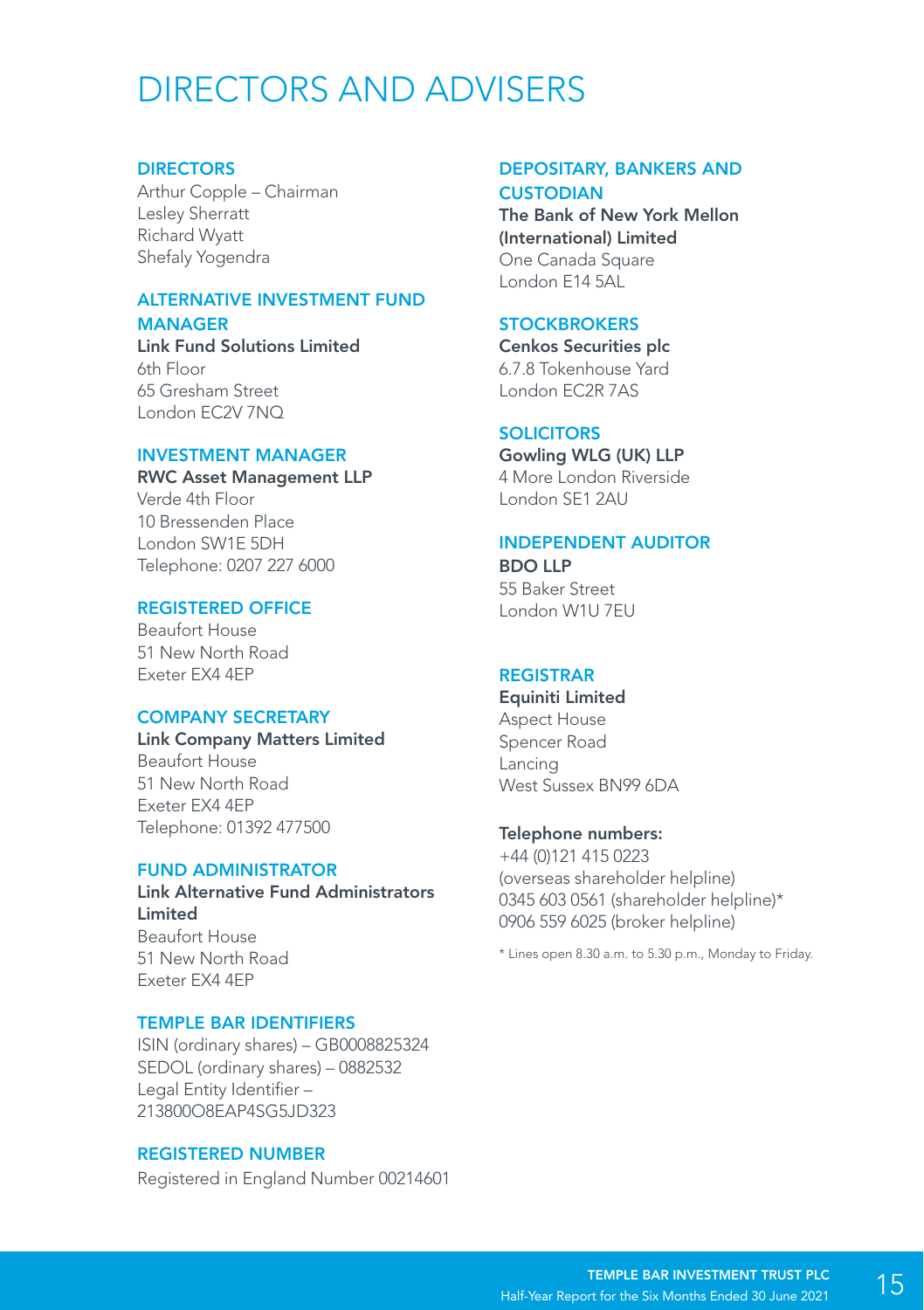## GLOSSARY OF TERMS

#### AIC

The Association of Investment Companies.

#### **BENCHMARK**

A comparative performance index.

#### CASH ALTERNATIVES/EQUIVALENT

Also known as cash equivalents. A class of investments considered relatively low-risk because of their high liquidity, meaning they can be quickly converted into cash.

#### DISCOUNT\*

The amount by which the market price per share of an investment trust is lower than the net asset value per share. The discount is normally expressed as a percentage of the net asset value per share.

#### **DIVERSIFICATION**

Holding a range of assets to reduce risk.

#### DIVIDEND

The portion of company net profits paid out to shareholders.

#### DIVIDENDS PER ORDINARY SHARE

Dividends per share paid or proposed for the financial period for Section 1158 purposes.

In the period ended 30 June 2021 there were two interim payments of 9.75p per share, totalling 19.50p.

In the year ended 31 December 2020 there were two interim payments of 11.0p per share and two interim payments of 8.25p per share, totalling 38.5p.

In the period ended 30 June 2020 there were two interim payments of 11.0p per share, totalling 22.00p.

#### FIXED INTEREST

Fixed-interest securities, also known as bonds, are loans usually taken out by a government or company which normally pay a fixed rate of interest over a given time period, at the end of which the loan is repaid.

#### FTSE ALL-SHARE INDEX

A comparative index that tracks the market price of the UK's leading companies listed on the London Stock Exchange. Covering around 600 companies, including investment trusts, the name FTSE is taken from the Financial Times and the London Stock Exchange, who are its joint owners.

#### FTSE 350 INDEX

A comparative index that tracks the market price of the UK's 350 largest companies, by market value, listed on the London Stock Exchange.

#### **LIQUIDITY**

The ease with which an asset can be purchased or sold at a reasonable price for cash.

#### MARKET CAPITALISATION

The total value of a company's equity, calculated by the number of shares multiplied by their market price.

#### NET ASSET VALUE PER SHARE WITH DEBT AT AMORTISED COST

The value of total assets less liabilities, with loan stocks at book value. The net asset value per share is calculated by dividing this amount by the number of ordinary shares outstanding.

#### NET ASSET VALUE PER SHARE WITH DEBT AT MARKET VALUE\*

The value of total assets less liabilities, with loan stocks at market value. The net asset value per share is calculated by dividing this amount by the number of ordinary shares outstanding.

#### ONGOING CHARGES\*

Ongoing charges is calculated on an annualised basis. This figure excludes any portfolio transaction costs and may vary from period to period. The calculation below is in line with AIC guidelines.

|                                                                |     | Six months to<br>30 June 2021 |
|----------------------------------------------------------------|-----|-------------------------------|
| Investment management<br>fee                                   |     | 983,000                       |
| Administrative expenses                                        |     | 610.000                       |
| Less: one off fees                                             |     | (4,000)                       |
| Total                                                          | (a) | 1,589,000                     |
| Average cum income net<br>asset value throughout<br>the period |     | (b) $765,160,000$             |
| Ongoing charges<br>$(c=a/b)*2$                                 | (c) | 0.42%                         |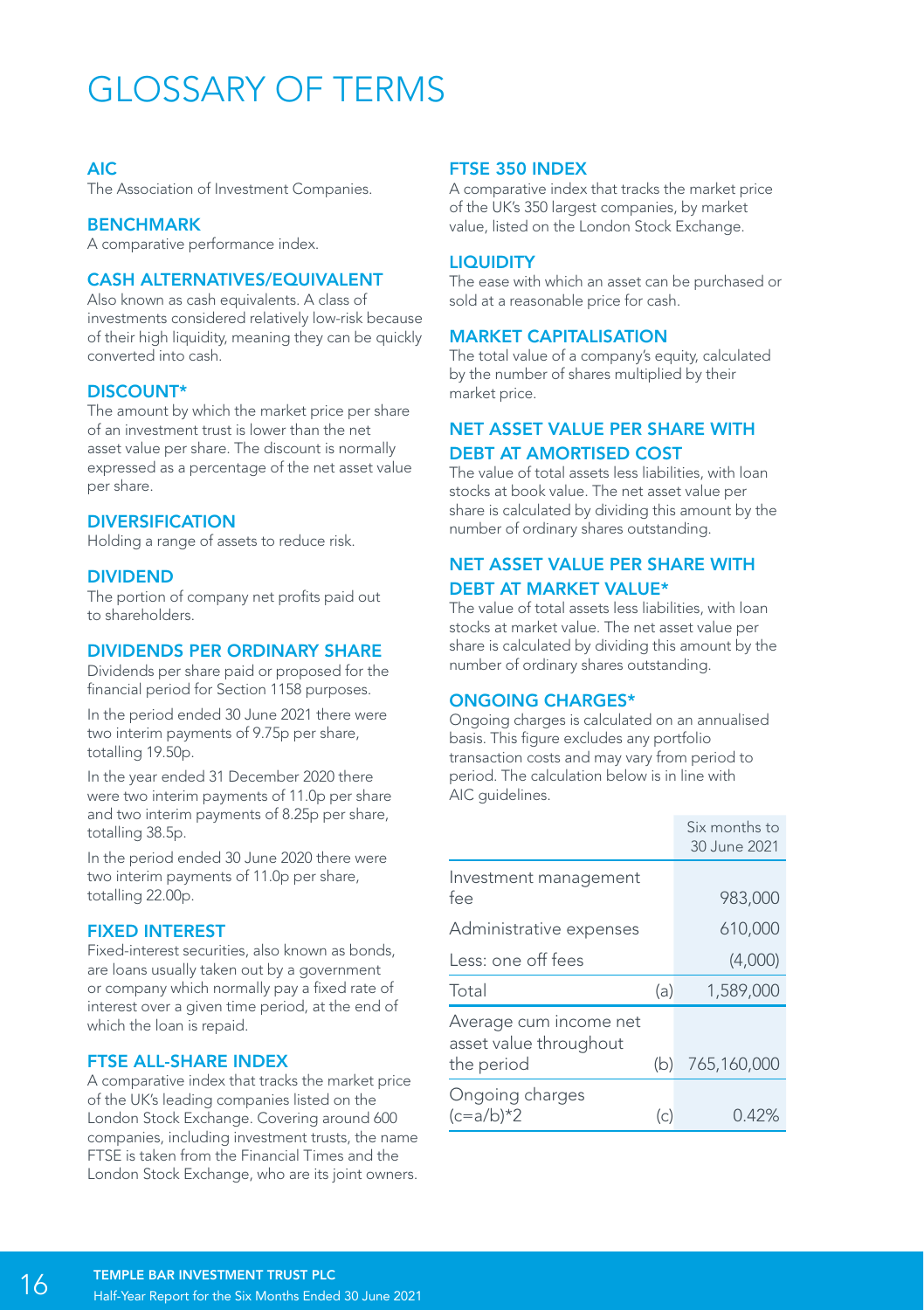## GLOSSARY OF TERMS CONTINUED

#### ADJUSTED ONGOING CHARGES\*

A second ongoing charges ratio has been calculated to give a more accurate reflection of the Company's current circumstances. In this calculation the investment management fee has been adjusted to take into account that there was no fee for two months during the period. Ongoing charges is calculated on an annualised basis. This figure excludes any portfolio transaction costs and may vary from period to period. The calculation is below.

|                                                                |     | Six months to<br>30 June 2021 |
|----------------------------------------------------------------|-----|-------------------------------|
| Investment management<br>fee                                   |     | 983,000                       |
| Investment management<br>fee adjustment                        |     | 299,000                       |
| Administrative expenses                                        |     | 610,000                       |
| Less: one off fees                                             |     | (4,000)                       |
| Total                                                          | (a) | 1,888,000                     |
| Average cum income net<br>asset value throughout<br>the period | (b) | 765,160,000                   |
| Ongoing charges<br>$(c=a/b)*2$                                 | (c) | 0.49%                         |

#### PEER COMPANIES

Companies that operate in the same industry sector and are of similar size.

#### PREMIUM\*

The amount by which the market price per share of an investment trust exceeds the net asset value per share. The premium is normally expressed as a percentage of the net asset value per share.

#### RELATIVE PERFORMANCE

The return that an asset achieves over a period of time, compared to a benchmark.

#### SHARE BUYBACK

When a company buys some of its own shares in the market, which leads to a rise in the share price. It changes the company's debt-to-equity ratio and is a tax-efficient alternative to paying out dividends.

#### TOTAL RETURN\*

Captures both the capital appreciation/ depreciation of an investment as well as the dividends generated over a holding period.

#### Return on Net Asset Value

Expressed in percentage terms, Morningstar's calculation of total return is determined each month by taking the change in monthly net asset value, reinvesting all income, and dividing by the starting net asset value. Reinvestments are made using the actual reinvestment net asset value.

The total returns do account for management and administrative fees and other costs taken out of assets.

#### Return on Gross Assets

Fees and associated costs are removed from the net asset value to arrive at a gross return.

#### Return on Share price\*

For equities, only market return can be calculated (since no net asset value exists), but the market return is also stored as the total return. This is done so that users can more easily compare a stock's return to that of other investments.

Market return does not reinvest dividends. Dividends are treated as a cash payout as of the end of the period. The calculation is point to point using adjusted price at the beginning of the period and the adjusted price at the end of the period incorporating any dividends paid. Therefore, it doesn't compound returns/the impact of dividends reinvested over that period.

#### **VALUATION**

Determination of the value of a company's stock based on earnings and the market value of assets.

#### VALUE INVESTING

An investment strategy that aims to identify undervalued yet good quality companies with strong cash flows and robust balance sheets, putting an emphasis on financial strength.

#### YIELD\*

A measure of the income return earned on an investment. In the case of a share the yield expresses the annual dividend payment as the percentage of the market price of the share. In the case of a bond the running yield (or flat or current yield) is the annual interest payable as a percentage of the current market price. The redemption yield (or yield to maturity) allows for any gain or loss of capital which will be realised at the maturity date.

\* Alternative Performance Measure.